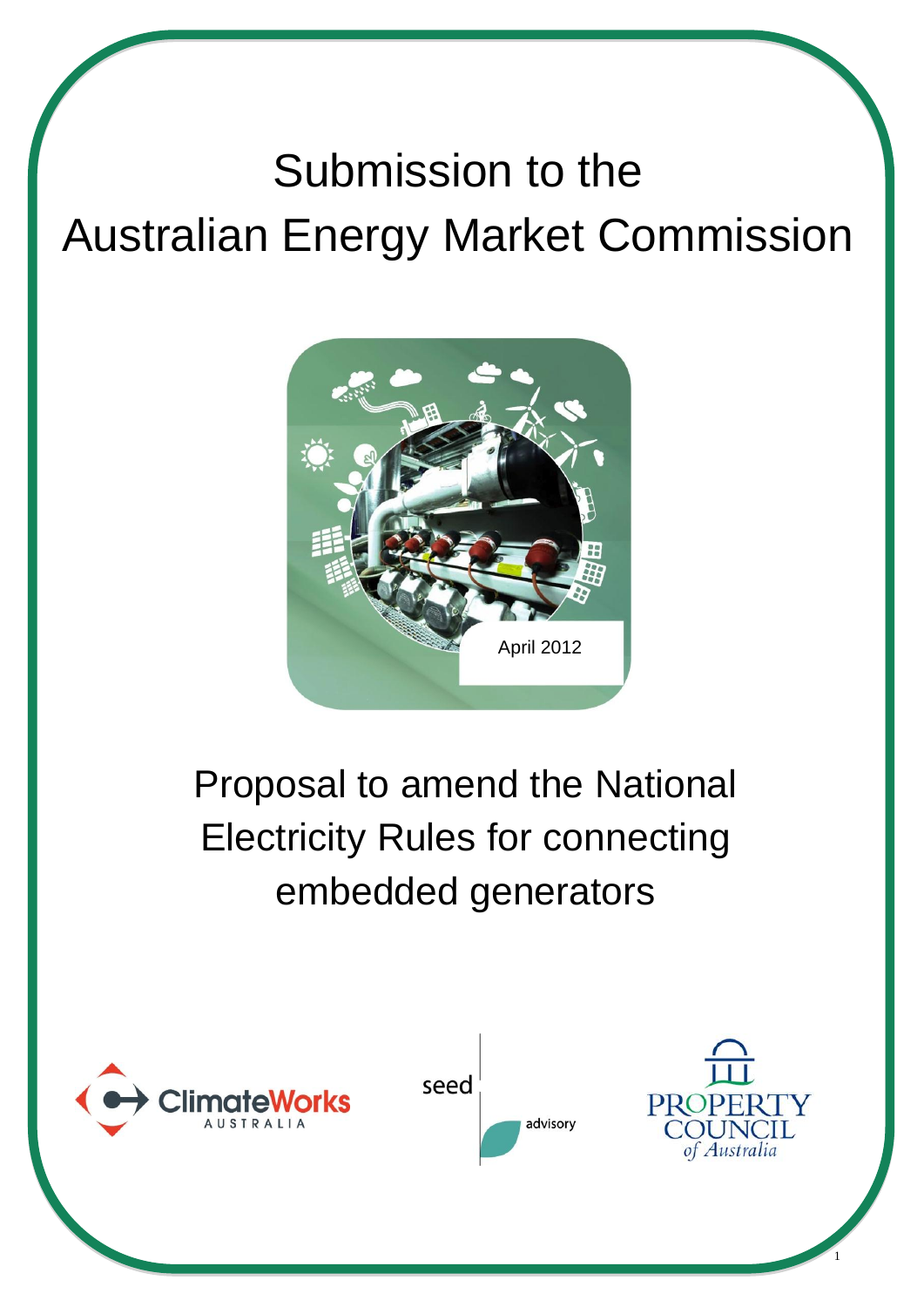#### **CONTACT**

#### **Anna Skarbek**

ClimateWorks Australia Monash University Building 74, Wellington Road, Clayton, VIC, 3800 T +61 3 9902 0741 F +61 3 9905 9348 E anna.skarbek@climateworksaustralia.org www.climateworksaustralia.org

#### **Patricia Boyce**

Seed Advisory Level 6, 52 Collins Street, Melbourne, VIC, 3000 T +61 3 9658 2352 F +61 3 9658 2355 E pboyce@seedadvisory.com.au www.seedadvisory.com.au

#### **Mendo Kundevski**

 $\bigodot$ 

Property Council of Australia Victorian Division Level 7, 136 Exhibition Street, Melbourne, VIC, 3000 T +61 3 9650 8300 F +61 3 9650 8693 E mkundevski@propertyoz.com.au www.propertyoz.com.au/vic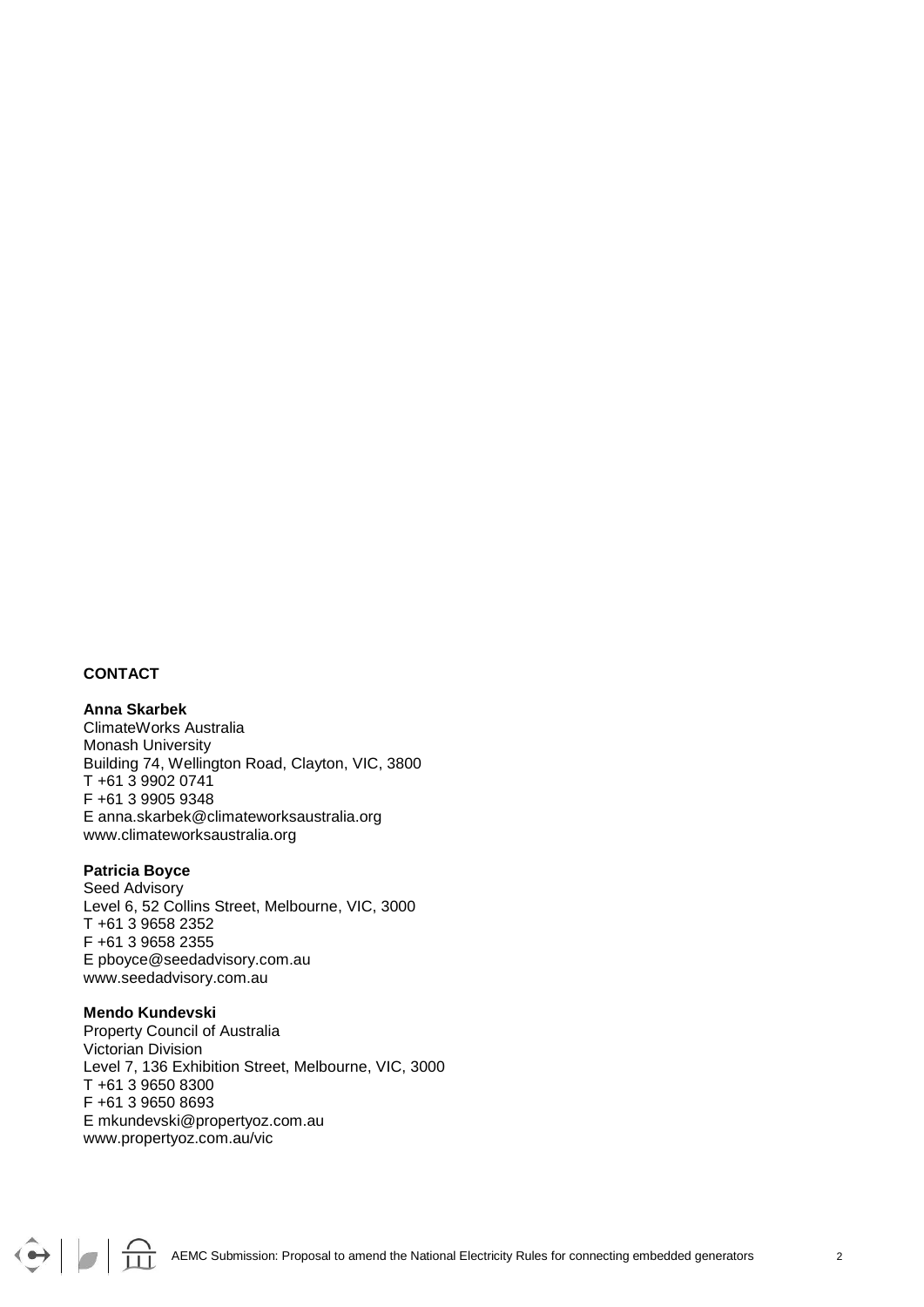#### **TABLE OF CONTENTS**

| 3 |                                                               |                                                                             |  |  |
|---|---------------------------------------------------------------|-----------------------------------------------------------------------------|--|--|
|   | 3.1                                                           |                                                                             |  |  |
|   | 3.2                                                           |                                                                             |  |  |
|   |                                                               |                                                                             |  |  |
|   | 4.1                                                           |                                                                             |  |  |
|   | 4.2                                                           |                                                                             |  |  |
|   | 4.3                                                           |                                                                             |  |  |
|   | 4.4                                                           |                                                                             |  |  |
|   | 4.5                                                           |                                                                             |  |  |
|   | 4.6                                                           |                                                                             |  |  |
|   | 4.7                                                           |                                                                             |  |  |
| 5 |                                                               |                                                                             |  |  |
|   | 5.1                                                           |                                                                             |  |  |
|   | 5.2                                                           |                                                                             |  |  |
|   | 5.3                                                           |                                                                             |  |  |
|   | 5.4                                                           |                                                                             |  |  |
| 6 | <b>CONTRIBUTION TO THE NATIONAL ENERGY MARKET OBJECTIVES:</b> |                                                                             |  |  |
|   | 6.1                                                           |                                                                             |  |  |
|   | 6.2                                                           |                                                                             |  |  |
|   | 6.3                                                           |                                                                             |  |  |
|   | 6.4                                                           |                                                                             |  |  |
|   | 6.5                                                           | Demand side management, security of supply and lower infrastructure costs20 |  |  |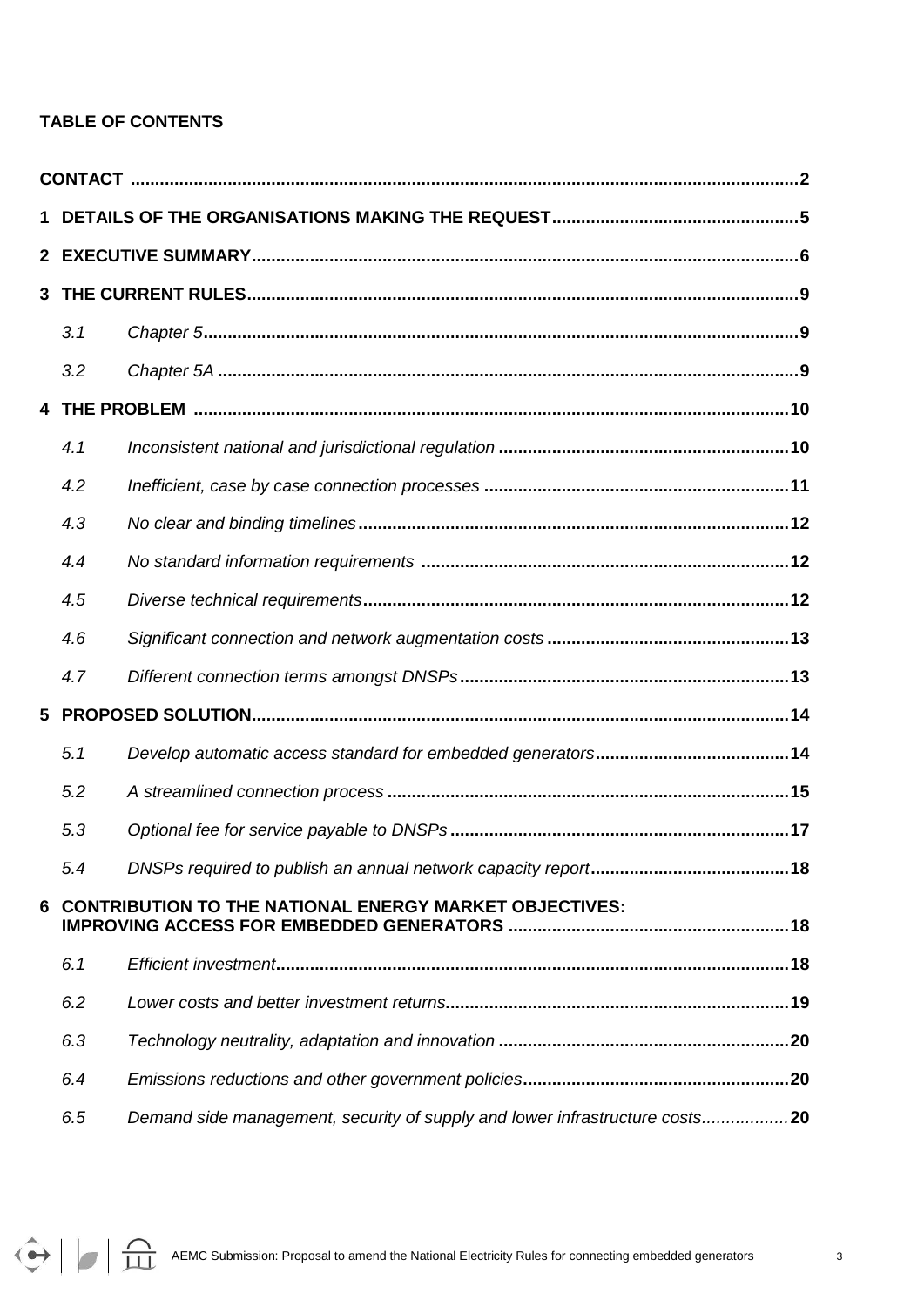|      | 7 EXPLANATION OF EXPECTED BENEFITS, COSTS AND IMPACT ON THOSE AFFECTED20 |  |
|------|--------------------------------------------------------------------------|--|
|      |                                                                          |  |
|      |                                                                          |  |
| 9.1  |                                                                          |  |
| 9.2  |                                                                          |  |
| 9.3  |                                                                          |  |
| 9.4  |                                                                          |  |
| 9.5  |                                                                          |  |
| 9.6  |                                                                          |  |
| 9.7  |                                                                          |  |
| 9.8  |                                                                          |  |
| 9.9  |                                                                          |  |
| 9.10 |                                                                          |  |
| 9.11 |                                                                          |  |
| 9.12 |                                                                          |  |
| 9.13 |                                                                          |  |
| 9.14 |                                                                          |  |
| 9.15 |                                                                          |  |
| 9.16 |                                                                          |  |
| 9.17 |                                                                          |  |
| 9.18 |                                                                          |  |
| 9.19 |                                                                          |  |
| 9.20 |                                                                          |  |
| 9.21 |                                                                          |  |
| 9.22 |                                                                          |  |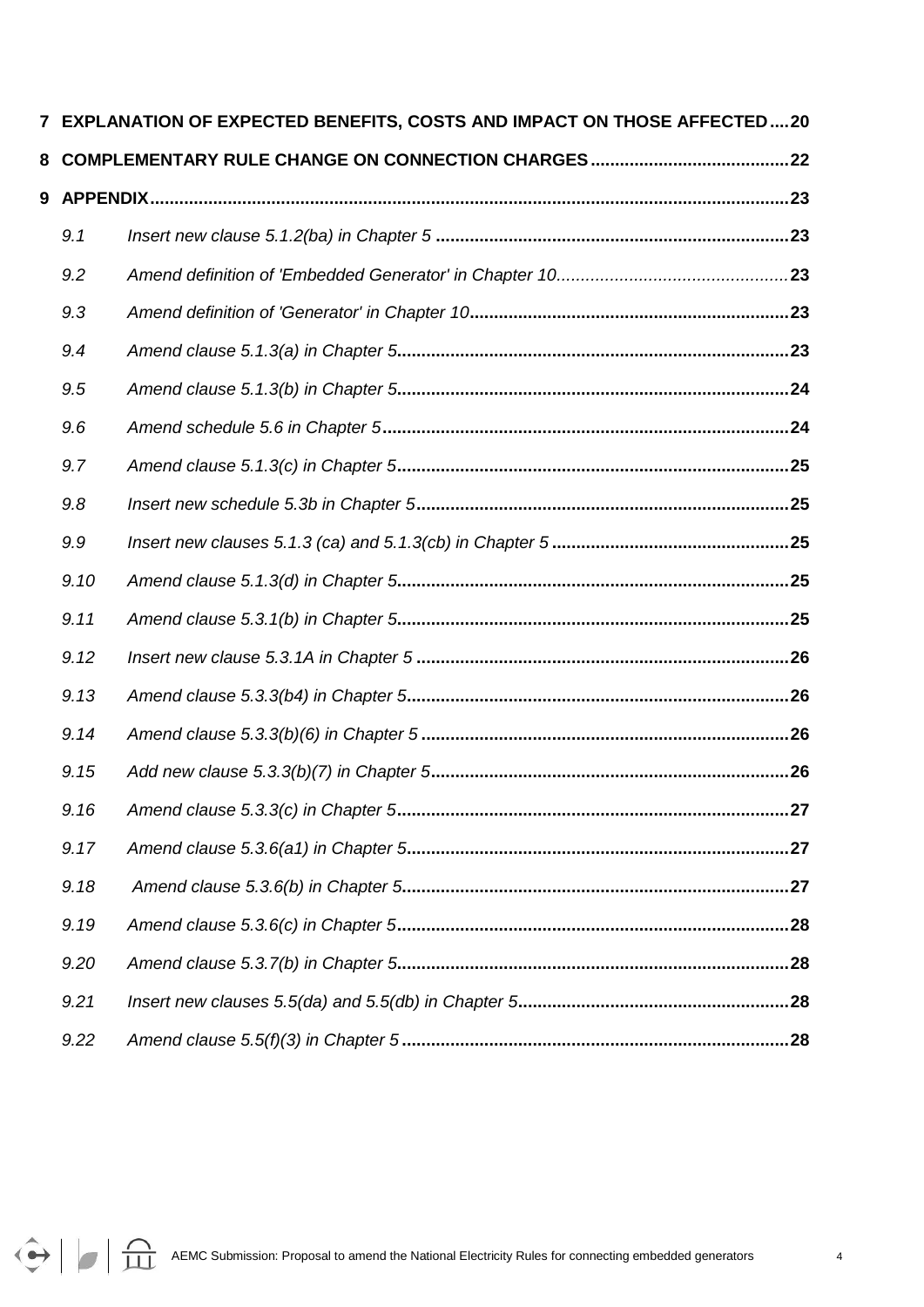#### *NATIONAL ELECTRICITY LAW*

#### **REQUEST TO MAKE A RULE FOR EMBEDDED GENERATION CONNECTION**

#### **1. DETAILS OF THE ORGANISATIONS MAKING THE REQUEST**

#### **ClimateWorks Australia Seed Advisory Property Council of Australia**

ClimateWorks Australia is an independent non-profit organisation. It was founded in 2009 through a partnership between The Myer Foundation and Monash University with a mission to substantially reduce Australia"s greenhouse gas emissions over the next five years. It embarks on practical projects to reduce emissions focused on implementation where barriers to action remain.

Seed Advisory is a commercial advisory firm specialising in the energy sector, with expertise in strategy, risk management, policy development and commercial management. Seed Advisory advises government and corporate clients on issues relating to the development, operation and performance of wholesale energy markets, retail energy markets, and regulated energy markets.

The Property Council of Australia is the largest advocacy organisation for the property industry. It has 2200 member companies that represent assets of over \$600 billion. Property Council members are responsible for Australia"s greenest buildings and developments. The members aspire to further transform buildings, precincts and cities to higher levels of environmental performance.

The property industry is Australia's largest industry. It is:

- 11.5 per cent of the economy;
- the country's largest employer, employing just under 1.3 million workers; and
- $\bullet$  in 2010, \$147 billion was added to GDP from property services and construction.<sup>1</sup>

Furthermore, nearly 780,000 Australians invest directly in property. Over 11.6 million Australians have an indirect investment in property via their superannuation funds.<sup>2</sup>

#### **Acknowledgements**

The partner organisations appreciate the pro bono work of Maddocks Lawyers, especially Dariel De Sousa for her contribution to this submission.

The valuable support of the following companies for this rule change is also acknowledged: ISPT, Crown Melbourne, Moreland Energy Foundation, Cogent Energy and Leighton Properties.

Additionally, the partner organisations are grateful to the parties (state and federal government representatives, energy and property companies) which were involved in the 2011 Unlocking Barriers to Cogeneration (UBC) Project.

Particular recognition is given to the UBC case studies: Colonial First State Global Asset Management, Crown Melbourne, Leighton Properties and the APN Property Group, Monash University, Moreland Energy Foundation and Places Victoria (formerly VicUrban). They provided information on their commercial projects and attended the workshops with the other participants.

 1 AEC Group, *The economic significance of the property industry to Australia*, 2012.

<sup>2</sup> Property Investment Research, *Funds data*, 2011.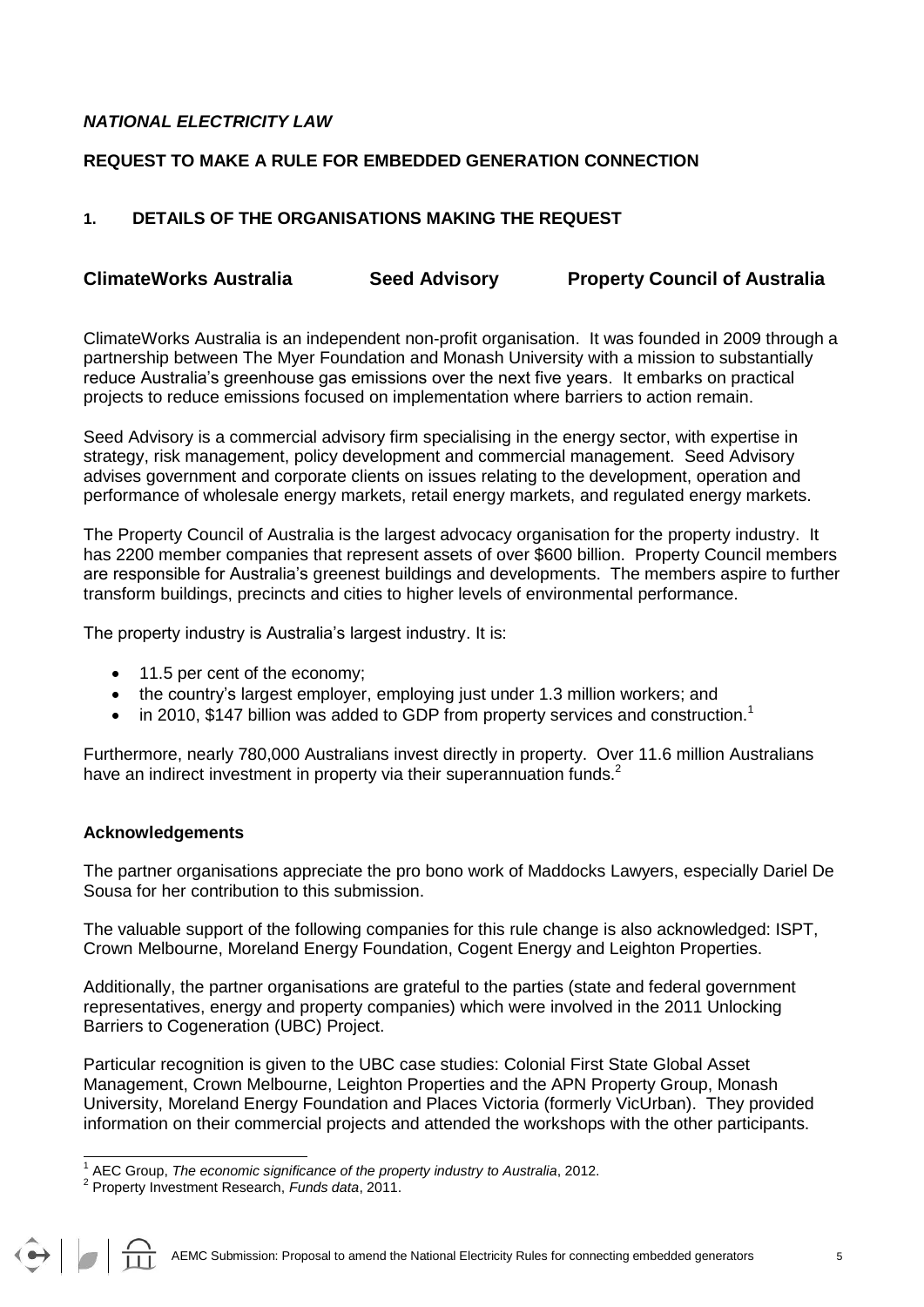#### **2. EXECUTIVE SUMMARY**

#### **Embedded energy benefits and demand**

Embedded generators are electricity generating plants that are connected to the electricity distribution networks. The networks are owned and operated by distribution network service providers (DNSPs). Cogeneration (combined heating and power) and trigeneration (combined cooling, heating and power) are two types of embedded generation. They offer consumers, governments and the national electricity system significant benefits such as:

- greater energy efficiency compared to conventional energy sources;
- an opportunity for consumers and governments to reduce environmental emissions;
- higher private sector innovation in energy production, delivery and consumption;
- the potential to reduce network infrastructure investment as co/trigeneration increase; and
- the prospect for enhanced security of energy supply.

Increasingly, Australian property developers and owners seek embedded energy systems, such as co/trigeneration, for existing buildings and new developments. This is a result of a growing demand for "greener" buildings and precincts. Several factors are driving this demand, including:

- Tenant preferences ─ higher grade buildings have lower vacancy rates.
- Financial gains ─ lower operating costs, higher rental and capital yields.
- Healthier workplaces better air quality and thermal comfort.
- Corporate social responsibility ─ obligations to be sustainable businesses.
- Environmental leadership CEOs' and directors' direction.
- Government procurement and leasing policies green leases.
- Government programs ─ Clean Energy Future package and the carbon price; Commercial Building Disclosure scheme.

#### **Connection barriers for embedded energy systems**

Despite these benefits and demand for embedded energy systems, the National Electricity Rules (NER) effectively deter embedded generators from connecting to the electricity grid. Consequently, the connection process is:

- 1. Uncertain
- 2. Complex
- 3. Burdensome
- 4. Time consuming
- 5. Inefficient
- 6. Costly.

The six aspects of the connection process were demonstrated through market-ready case studies, which were analysed during the Unlocking Barriers to Cogeneration (UBC) Project.<sup>3</sup> The objectives of the UBC Project were to identify barriers facing the deployment of cogeneration, and to determine how these barriers could be solved.

 3 The UBC Project involved representatives from the cogeneration demand and supply chain, including cogeneration proponents and DNSPs. The report is available at

[http://www.climateworksaustralia.org/ClimateWorks\\_Unlocking\\_Barriers\\_to\\_Cogeneration\\_Report.pdf](http://www.climateworksaustralia.org/ClimateWorks_Unlocking_Barriers_to_Cogeneration_Report.pdf)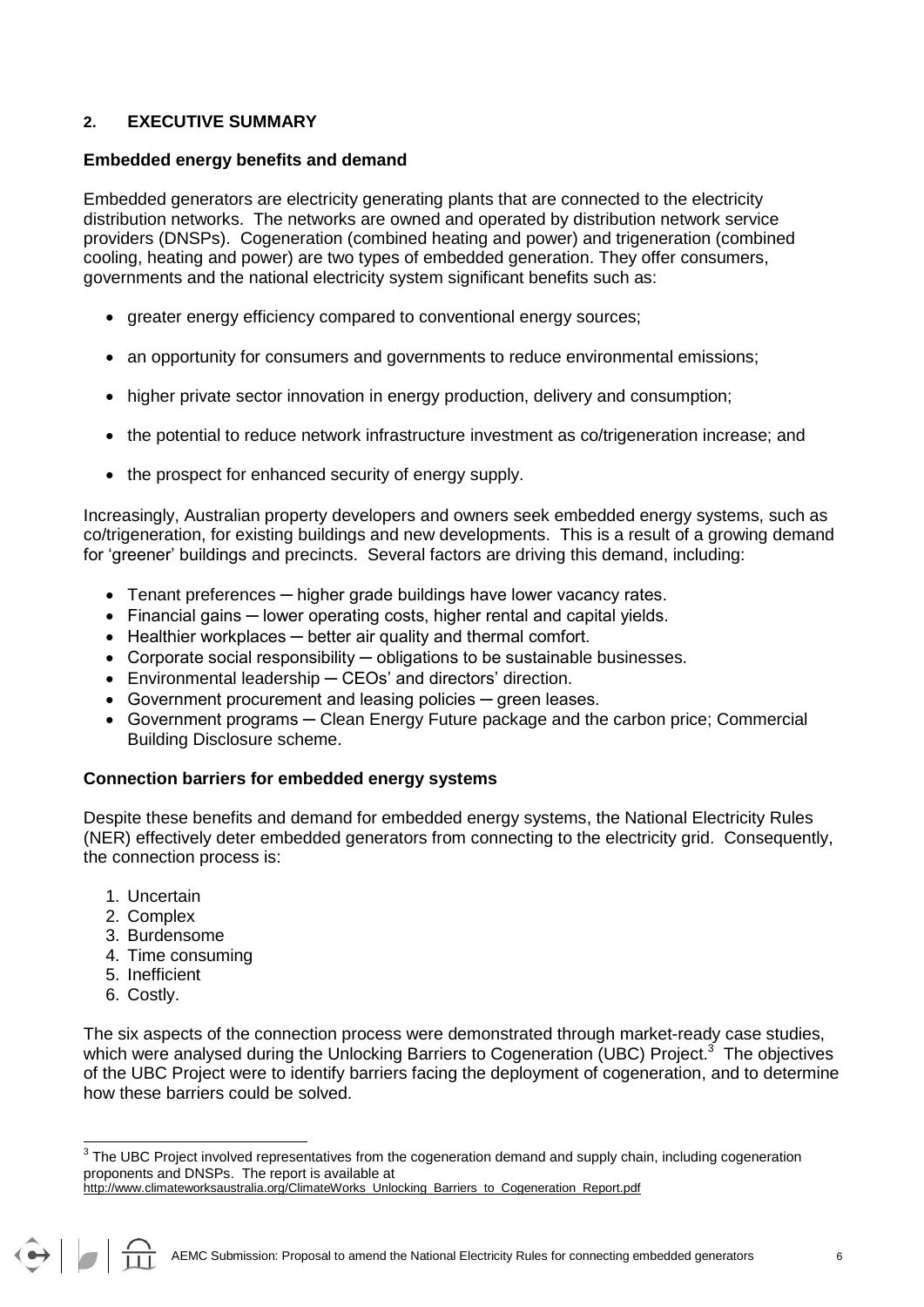This rule change proposal addresses the main barrier identified by the UBC Project – namely, the connection process, and it proposes solutions.<sup>4</sup> Although the case studies in the UBC Project were co/trigeneration projects, the same connection barriers exist for other embedded generators. This is why this proposal seeks to overcome connection barriers for embedded generators more broadly, not just for co/trigeneration.

#### **Solutions for connecting embedded generators to the electricity grid**

In order to improve the connection of embedded generators to the national electricity grid, changes to the NER are required to:

- 1. Provide an **automatic right of connection** to the grid and standard access terms. This would apply to generators that meet "Automatic Access Standards."
- 2. Enable embedded generators a **right to export electricity** to the grid.
- 3. Provide an **improved connection process** for **embedded generators that are ineligible for automatic access** and a right to export electricity to the grid.
- 4. Allow **DNSPs to charge an optional fee-for-service**. This is to promote collaboration with proponents during the connection process.
- 5. Oblige **DNSPs to publish annual network reports** identifying where capacity is limited.

The chart below summarises the proposed new connection process with rule changes.



These changes can be easily incorporated into Chapter 5 of the NER, which already sets out elements of a streamlined connection process for large generators. The changes are also similar to aspects of Chapter 5A of the NER, which provides a streamlined connection process for microembedded generators.

Significantly, the proposed changes aim to replace case-by-case negotiations with a standardised process that is clearer, more certain and efficient. Ultimately, this proposal is designed to encourage embedded generation without compromising the integrity of the national electricity grid.

AEMC Submission: Proposal to amend the National Electricity Rules for connecting embedded generators 7

 4 The rule change also builds on the findings of many studies over the past decade. They too have reviewed the disincentives to embedded generation and proposed changes to the connection process and other elements of the NER.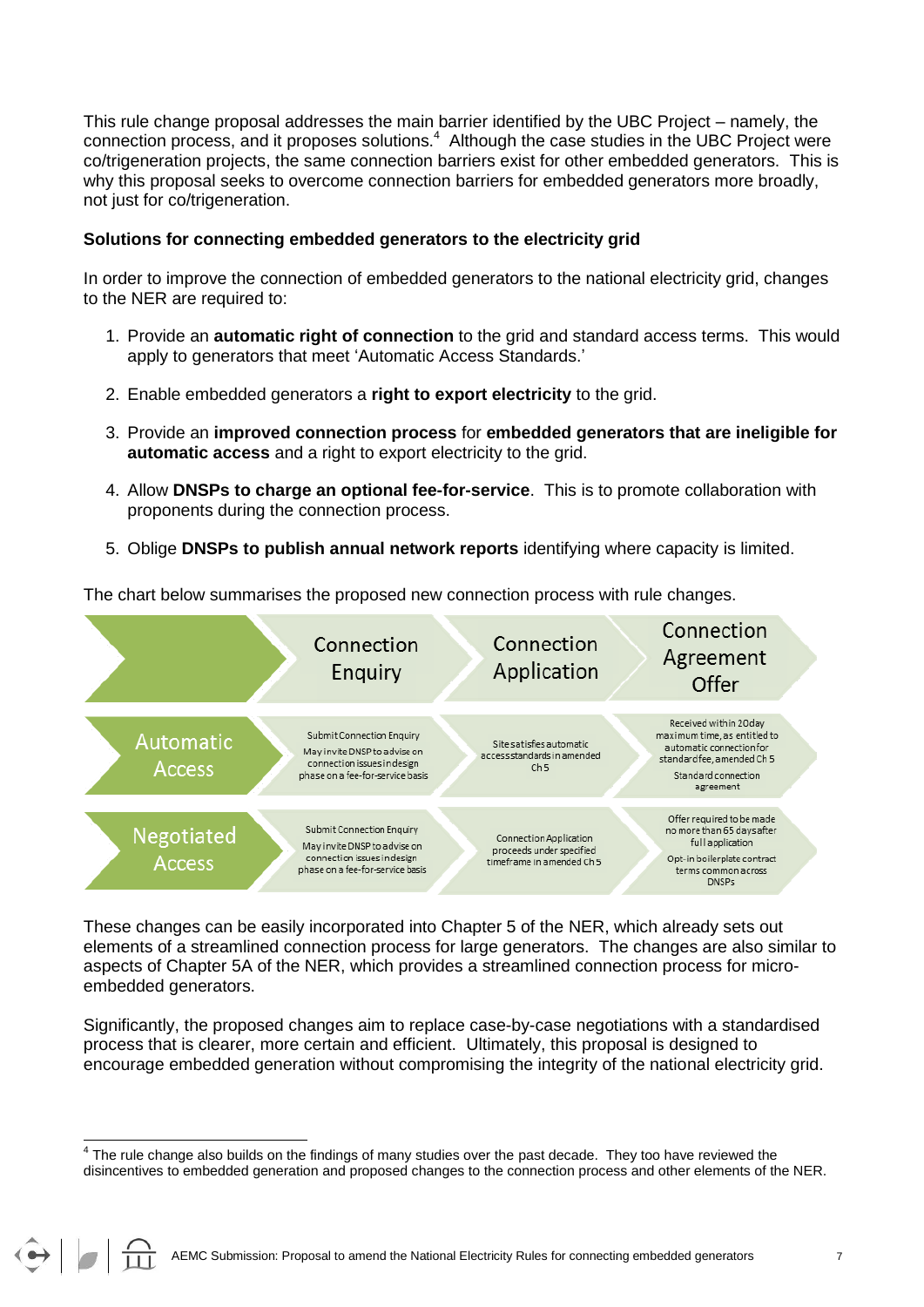#### **Benefits of these rule changes**

The National Electricity Objective aims to promote efficient investment in, as well as the efficient operation and use of, electricity services for the long term interests of electricity consumers. This proposal is consistent with this objective. It will deliver direct and wider economic and societal benefits, including:

- reduced connection costs for current and prospective proponents and DNSPs;
- lower payback periods on low carbon and renewable energy investments;
- a boost to adaptation and innovation in the electricity market;
- enhanced economic and energy efficiency and productivity;
- the potential to support adaptation to a low carbon economy;
- reduced demand on the electricity network, especially peak demand; and
- the potential to lower escalating electricity prices for businesses and households.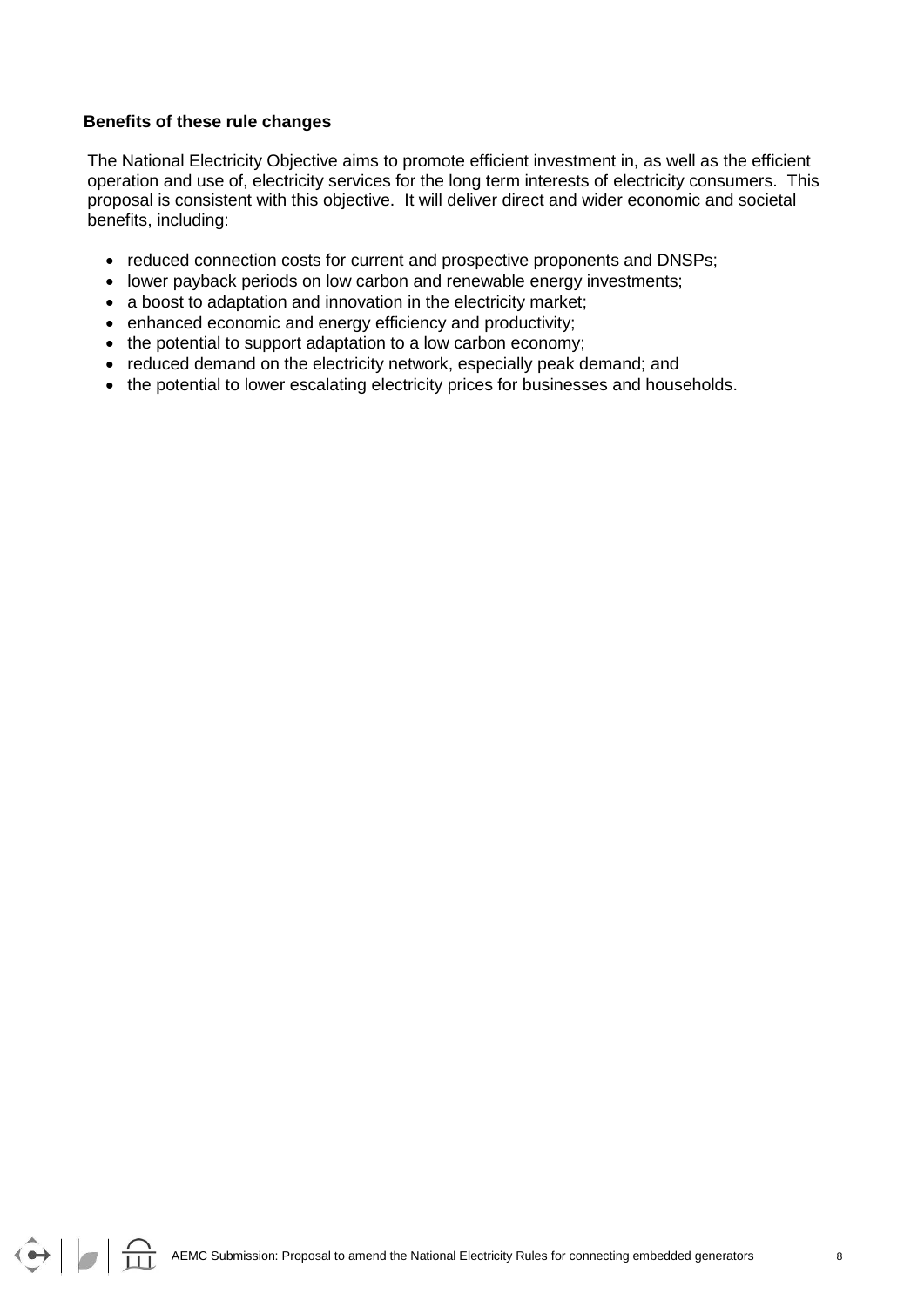#### **3. THE CURRENT RULES**

The NER contain two chapters that deal with the connection of generators to the national electricity grid – namely, Chapter 5 (entitled 'Network Connection') and Chapter 5A (entitled 'Electricity Connection for Retail Customers'). Chapter 5A will come into force on 1 July 2012. As will be explained below, connection of embedded generators to the grid is not clearly accommodated within either Chapter 5 or Chapter 5A of the NER.

#### *3.1 Chapter 5*

Chapter 5 has clearly been drafted with large generators in mind. In particular, the generators that are covered by Chapter 5 are subject to onerous requirements regarding the technical requirements with which they must comply in order to connect to the grid (Schedule 5.2). They may also be required to provide detailed information regarding the profile and operation of the generator in support of an application to connect to the grid (Schedule 5.4). Application of these requirements to smaller generators, including cogeneration plants, is burdensome, timeconsuming and costly. In many cases the project may not be viable or, at least, would be seriously compromised.

To alleviate this burden, a standing exemption from registration exists for generators with a nameplate rating of less than 5 MW. In addition, an exemption may be available upon application for generators with a nameplate rating of between 5MW and 30MW $5$ . The practical effect of exemption is that smaller generators who are eligible for exemption need not comply with the requirements imposed on other larger generators under Chapter 5 of the NER, including Schedules 5.2 and 5.4.

However, notably, clause S5.2.1(b) of Schedule 5.2 effectively vests discretion in DNSPs to impose the technical requirements contained in Schedule 5.2 on otherwise exempt smaller generators. This allows DNSPs to determine if a connection is likely to cause a material degradation in the quality of supply to other users connected to the grid. The viability of smaller generators could be undermined if this discretion is exercised to impose unduly onerous technical requirements. Alternatively, in the absence of an applicable access standard, DNSPs may apply jurisdictional requirements with the effect of imposing additional technical requirements on smaller generators.

#### *3.2 Chapter 5A*

 $\left|\bullet\right|$   $\left|\uparrow\right|$ 

Whereas Chapter 5 establishes a connection framework that is suited to large generators, Chapter 5A has been drafted with small generators in mind. In particular, the connection framework established under Chapter 5A has been designed predominantly to accommodate micro-embedded generators – that is, those generators that have a generating capacity of no more than 10kW.

Under Chapter 5A, DNSPs are required to have a model standing connection offer for 'basic connection services', which are services that are directly connected to the distribution network. Basic connection services are not available for 'non-registered embedded generators' – that is, those that are not micro embedded generators or those that have availed themselves of the exemption from registration. In other words, most cogeneration plants with a nameplate rating of up to 30MW that have obtained exemption from registration would not qualify for a basic connection service.

AEMC Submission: Proposal to amend the National Electricity Rules for connecting embedded generators 9

l  $<sup>5</sup>$  However, jurisdictional requirements, such as the requirement that all embedded generators of 10MWs or more in</sup> Victoria comply with AEMO"s requirements, can operate to modify the effects of this exemption.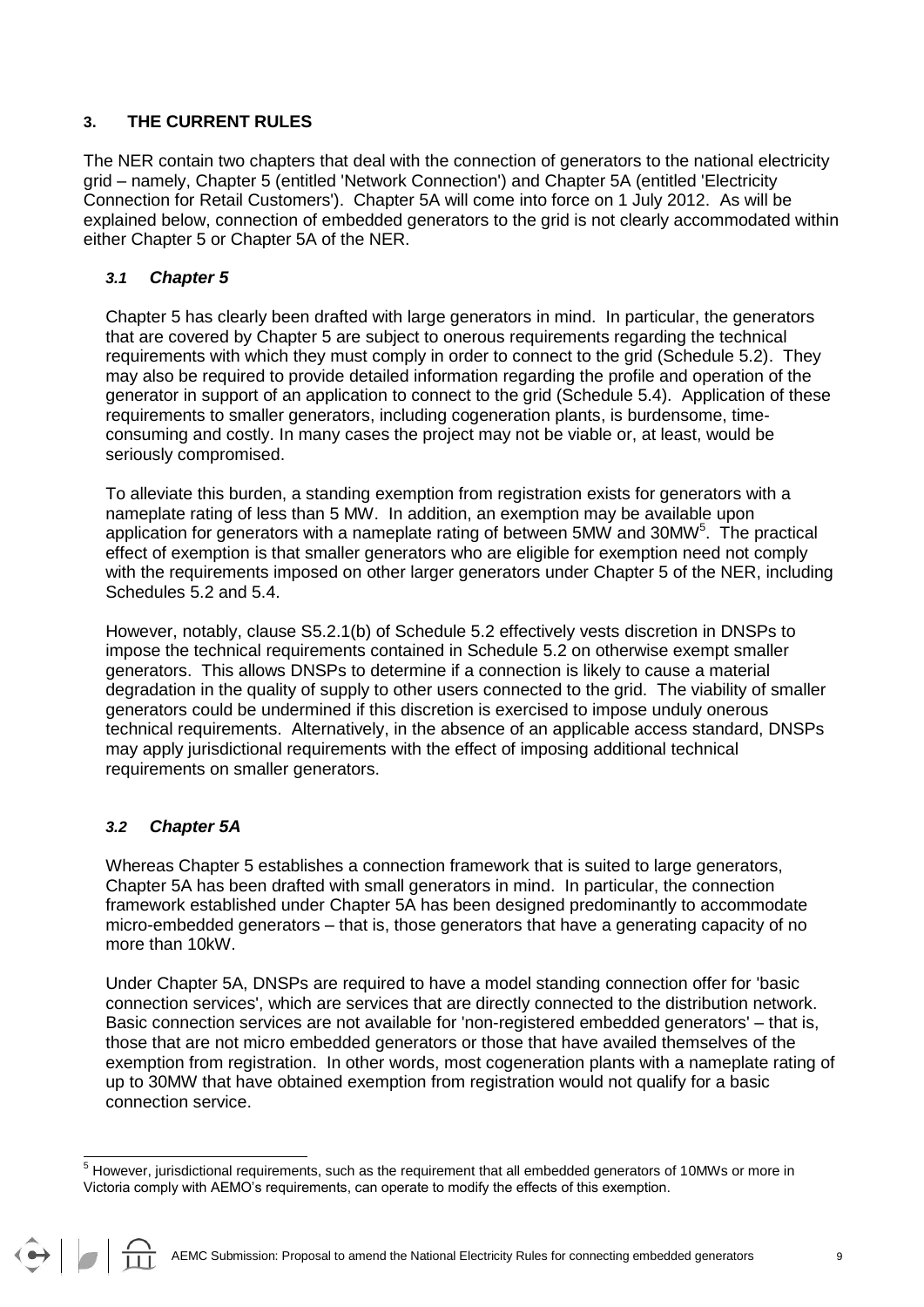Chapter 5A also contains a mechanism for the establishment of a model standing offer for 'standard connection services', which could include the connection of cogeneration plants to the grid. However, DNSPs have discretion, rather than an obligation, to establish a model standing offer for these services.

Further, DNSPs have discretion in establishing classes or categories of customers eligible for a particular standing offer. This gives rise to the potential for multiple connection processes to coexist, depending on the categories adopted by DNSPs. There would also be the risk that the categories differ as between DNSPs within the same jurisdiction. Therefore, there is a possibility that the existing connection process for cogeneration plants, which is described in the next section of this proposal, will not be materially improved by the introduction of Chapter 5A. If every DNSP in the National Electricity Market (NEM) was to use the embedded generation categories proposed by the Energy Networks Association for cogeneration – mini, small, medium and large – and proposed a different process for each category, there would be 44 separate processes in the NEM for cogeneration connection.

#### **4. THE PROBLEM**

The preceding section illustrated that the existing regulatory framework for connecting embedded generators to the national electricity grid contains a clear gap for generators with a nameplate rating of between 10kW and 30MW. This includes the vast majority of cogeneration plants. The introduction of Chapter 5A is not anticipated to address this problem.

This regulatory gap has resulted in case-by-case connection processes, which are characterised by uncertainties in relation to:

- regulatory requirements imposed at the national and jurisdictional levels:
- connection enquiry and application timelines;
- information that is required to achieve connection:
- technical requirements imposed on generators as a condition of connection;
- costs of connection; and
- terms of connection.

These uncertainties increase the complexities and burden on proponents" time, resources and connection costs, and may impose significant costs to DNSPs<sup>6</sup>. These characteristics of the existing connection process for cogeneration were clearly demonstrated through the case studies that were analysed as part of the UBC Project and are discussed below.

#### *4.1 Inconsistent national and jurisdictional regulation*

The process of transitioning the obligations of jurisdictional regulators to the national regulatory authorities has introduced a level of uncertainty in relation to the appropriate rules and guidelines to be applied to connection applications. For example, in Victoria a number of jurisdictional instruments, including the Distribution Licenses, the Distribution Code and Guidelines (issued by

 6 In particular, DNSPs appear to experience enquiry costs from project proponents who are often described as "tyre kicking". Presumably, that is project proponents regarded by DNSPs as unlikely to lodge a connection application. Elements of this proposal would reduce the burden of these enquiries. This can be achieved by requiring technical standards to be met, or by enabling DNSPs to provide a fee-for-service consultancy on the embedded generator characteristics for the relevant site.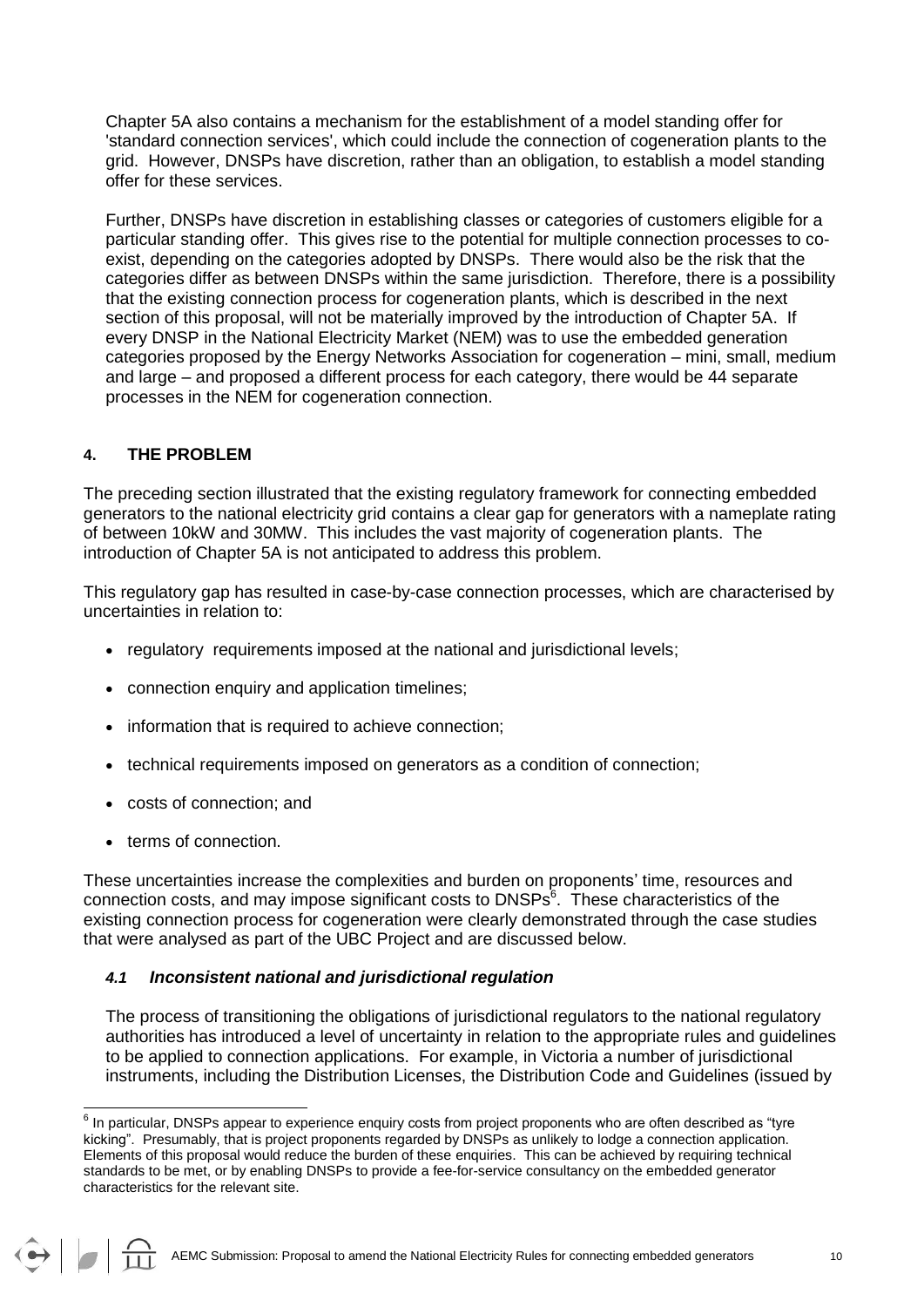the Essential Services Commission) relating to connection applications and the connection of embedded generators, impose a higher level of performance on DNSPs. This includes establishing a timeline for processing connection applications, providing for an effective right to export and clarifying the costs that an embedded generator is entitled to be charged.

However, as all connection disputes are now referred to the Australian Energy Regulator under the national regime, differences of opinion have arisen about the continued application of jurisdictional instruments. This has introduced another level of uncertainty into the current application process. An embedded generation project proponent may prefer the jurisdictional requirements, but the absence of a jurisdictional dispute resolution process encourages connection applications to proceed under the NER, which is seen by some as offering less direction.

#### *4.2 Inefficient, case by case connection processes*

The steps associated with the connection to the national electricity grid under Chapter 5 and Chapter 5A are relatively clear. The process, however, as described in those chapters is insufficiently prescriptive to provide certainty to connection applicants about the requirements for a successful application, the timeframe in which an application will be considered or the costs of connection. These uncertainties impose particular costs on small-to-medium sized generators, including cogeneration plants. In the case of potential embedded generation projects, the uncertainties relating to the connection process can result in significant delays. These delays may result in significant costs relative to the cost of the project as a whole. As a result, a project proponent may be actively discouraged from pursuing a connection application.

Embedded generation project proponents" experiences indicate that each application for connection of a cogeneration plant is considered by DNSPs on a case-by-case basis. Hence, the approach taken by the DNSP in relation to one application for connection may differ markedly from the approach taken by the same DNSP in relation to another application. DNSPs (and embedded generators) are obliged to consider the safe operation of the network. The obligation encompasses both the safe interaction of the proposed equipment to be connected to the network with other elements of the network. This includes other customers" installations, as well as the particular characteristics of the relevant section of the network where an embedded generator is proposed.

The case-by-case considerations currently required would be significantly reduced by the rule change proposal in this submission (see Section 5 below, specifically re developing a schedule to Chapter 5 that specifically relates to the required characteristics of equipment to be installed for Automatic Access). This would benefit DNSPs and project proponents.

Once a connection enquiry has been made, the lack of a binding regulatory framework can mean that DNSPs may not promptly respond to a request for connection. Further, the process included in Chapter 5 is based on a "propose/respond" model. This is out of step with current project planning and development processes, which are characterised by team-based, multi-disciplinary, problem solving approaches. The current process in Chapter 5 does not recognise a role for the DNSP in this process and provides no basis for their involvement outside the "propose/respond" model. An adequate incentive, such as a "fee for service" for advisory services provided by the DNSP on request by the project proponent, would encourage a DNSP to participate in the development of connection applications. This has the potential to significantly reduce costs of design changes during the application process for embedded generation proponents.

 $\left|\bullet\right|$   $\left|\uparrow\right|$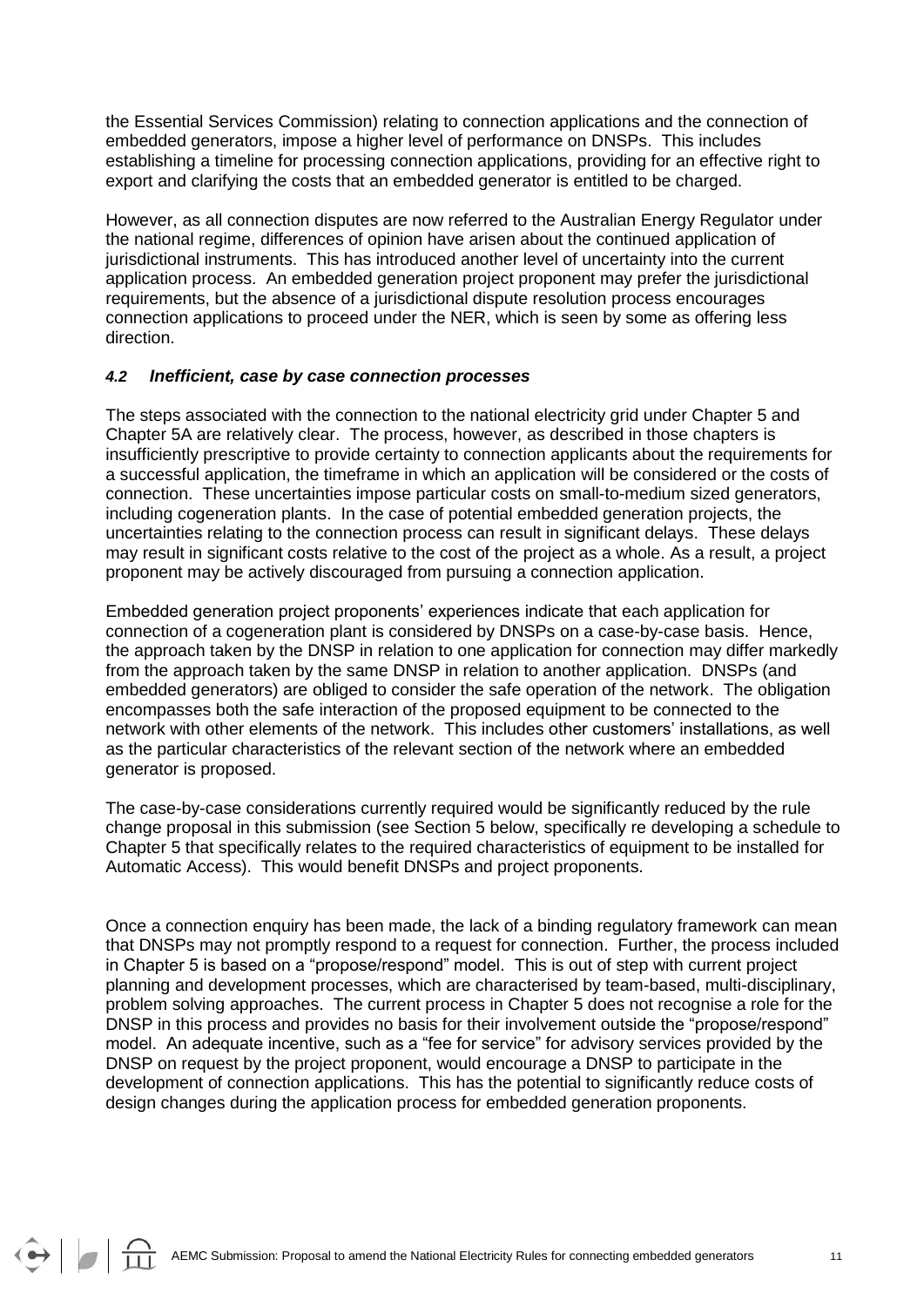#### *4.3 No clear and binding timelines*

There are no binding timelines to ensure that embedded generation connection applications are progressed, and either approved or refused, within a specified period of time. This has led to situations where the timeframes and milestones for the construction and commissioning of the plants, and connection of that plant to the national electricity grid, have been misaligned. Consequently, in some cases, connection to the grid occurs many months after the plant is ready to be commissioned and the building is occupied.

In the experience of the UBC Project case studies, the misalignment of timeframes results in significant additional costs in:

- design;
- redesign;
- procurement;
- changes to the procurement package; and
- project delays.

Overall, these costs affect the value of the opportunity to the project proponent and consumers.

#### *4.4 No standard information requirements*

There are currently no standard requirements regarding the information that must be submitted by an embedded generation proponent to the DNSP. Depending on the DNSP, there may be no published information about the required information at all. Rather, the requirements vary from DNSP to DNSP and project to project. Further, the information requirements may change during the course of a project. For instance, when DNSPs seek additional information at any time, the proponent may be under the impression that the information requirements had already been fulfilled.

Finally, the nature of the information requirements, where specified, may be inconsistent with current commercial design, development and procurement practices. For example, the requirements for detailed and specific information on the make and model of the plant to be installed at a point in the design process before procurement packages have been finalised<sup>7</sup>.

#### *4.5 Diverse technical requirements*

As previously noted in this proposal, DNSPs have some discretion regarding the technical requirements that they might impose on embedded generation proponents. At times, DNSPs may impose significant technical requirements on the basis that these are required to protect the DNSPs network infrastructure and the integrity of the grid more generally. However, compliance with these requirements can result in significant costs and even undermine the viability of a cogeneration project, particularly if the technical requirements are not clearly and comprehensively identified at the beginning of the connection process.

Finally, DNSPs' views about the appropriate technical solutions are binding. This is despite instances where newer, or more appropriate, technical solutions are available to the project proponent. Also, some technical requirements imposed by DNSPs disallow exports of electricity to the grid. This is even for balancing purposes, resulting in a smaller than optimal unit being chosen by the project proponent to restrict the need to balance the system"s output externally.

 7 In addition, changes may be made to the proposed equipment by the DNSP after the procurement package has been completed for the developer, imposing additional costs and delays on the project commissioning.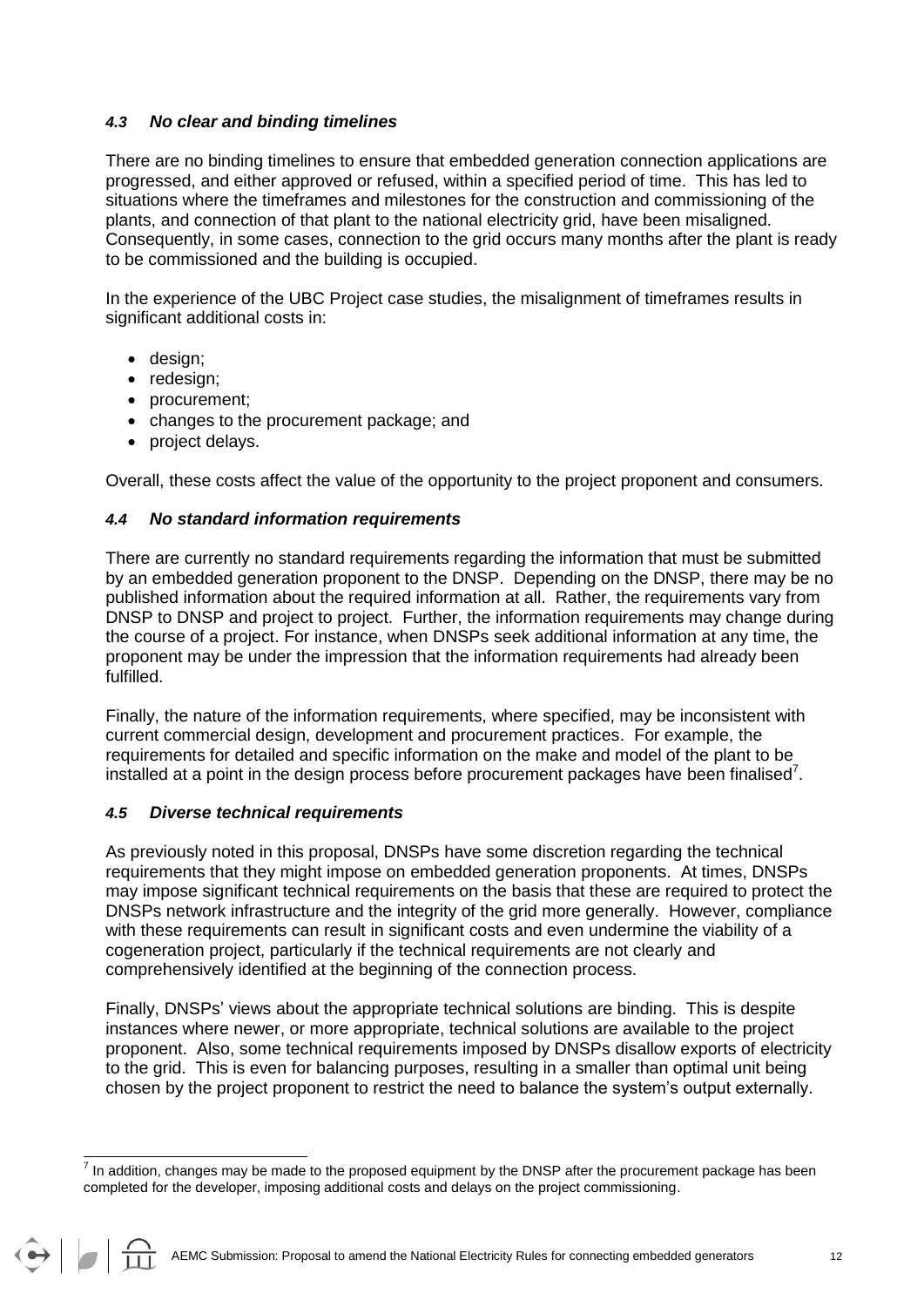#### *4.6 Significant connection and network augmentation costs*

The costs associated with securing connection of an embedded generation plant to the national electricity grid are typically uncertain. Moreover, in the experience of the project proponents in the UBC Project, costs are significant and, at times, prohibitively expensive. Generally, the DNSP will charge the proponent for the cost of connection application. In addition, depending on the jurisdiction, shared network augmentation costs due to connecting a plant to the grid are sought, not just the costs relating to the project proponent's own requirements.

There is often a lack of clarity and transparency regarding responsibility for, need for and the costs of augmentation of the network. Augmentation of the network may provide benefits to other network users, all of whom should share in the cost of augmentation.

However, based on the case studies of the UBC Project, the principle that appears to be applied by DNSPs in allocating shared network augmentation costs is 'last in, worst dressed'. In other words, the proponent whose connection application coincides with a ceiling being reached on local network capacity (such as available fault level headroom) may be asked to meet the full costs of the augmentation, which, as a result of the lumpy nature of network augmentations, are likely to exceed the proponent's own costs ${}^{8}$ . No recognition is given in these cases to the contribution of earlier connections to exhausting the available network capacity or the benefit to future applicants of the investment undertaken by the project proponent.

This problem is compounded by the lack of transparency concerning the existing capacity of the local network for new cogeneration connection before a connection application is made. In this regard, proponents are not equipped to determine whether there is sufficient network capacity available.

#### *4.7 Different connection terms amongst DNSPs*

The terms and conditions applicable to connection of a cogeneration plant to the grid may vary significantly from DNSP to DNSP. The absence of standard terms and conditions means that it is difficult for cogeneration proponents to anticipate the requirements and, therefore, the costs associated with connection. Further, the terms of connection agreements are frequently onerous, one sided and not negotiable – a connection agreement is a necessary precondition to connection.

a<br><sup>8</sup> The allocation of system augmentation costs also appears to be inequitable. It distinguishes certain network customers' contribution to network capacity from that of other customers" similar contributions, based on the customer category rather than the contribution towards system capacity.

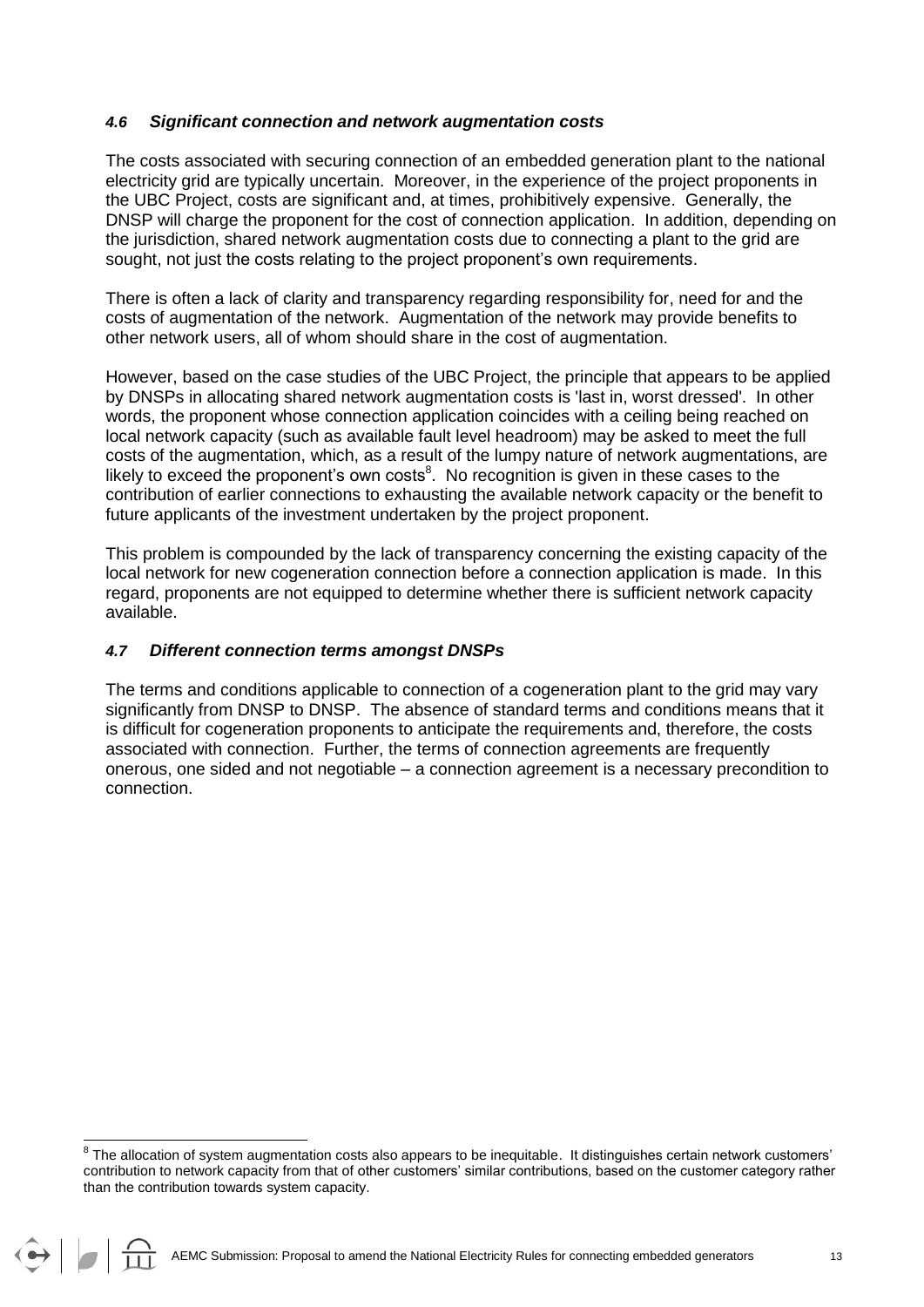#### **5. PROPOSED SOLUTION**

 $\bullet$ 

In order to facilitate the connection of embedded generators to the national electricity grid, and to address the connection barriers, changes to the NER are required to:

- Provide an automatic right to connection to the grid.
- Entitle export of electricity to the grid.
- Provide an improved connection process for embedded generators that are ineligible for automatic access and a right to export electricity to the grid.
- Allow DNSPs to charge an optional fee-for-service. This is to encourage them to work collaboratively with proponents during the connection process.
- Require DNSPs to publish an annual report identifying where network capacity may be limited.

These changes can be easily incorporated into Chapter 5 of the NER, which already set out elements of a streamlined connection process for large generators. The changes are also similar to aspects of Chapter 5A of the NER, which provide a streamlined connection process for microembedded generators.

These changes to the NER will replace case-by-case connection negotiations with a standardised process that is clearer, more certain and efficient. We deal with each of these proposed changes in turn.

#### *5.1 Develop automatic access standard for embedded generators*

An automatic right to connection for standard embedded generators should be available to plants that meet an automatic access standard. This automatic access standard would be established to ensure that only plants that will not compromise the integrity of the grid are granted automatic access.

The notion of an automatic access standard is already provided in Chapter 5 of the NER, which requires the Reliability Panel to determine appropriate generator performance standards. Standards may be proposed for a particular class of plant by third parties and may become the applicable standards for that class of plant provided that they are approved by the Reliability Panel. This provides an avenue for the development of automatic access standards for particular types of cogeneration plants. A DNSP is precluded from refusing connection to the grid if the automatic access standard has been met.

The automatic access standard for cogeneration plants should be complemented by a standard connection agreement similar to the model standing offer provided for under Chapter 5A. In particular, Chapter 5A requires DNSPs to have in place a model standing offer for microembedded generators, which must include terms and conditions dealing with timeframes for connection, safety and technical requirements and the cost of connection. Similarly, Schedule 5.6 of Chapter 5 contains standard terms and conditions that must be contained in connection agreements covered by that Chapter.

Automatic access should be provided under the NER as a matter of priority for cogeneration systems up to 5MW because, relative to their size and capacity, the current costs of connection are disproportionately high and the connection process unduly burdensome. As automatic access standards are developed for larger cogeneration plants with a nameplate capacity of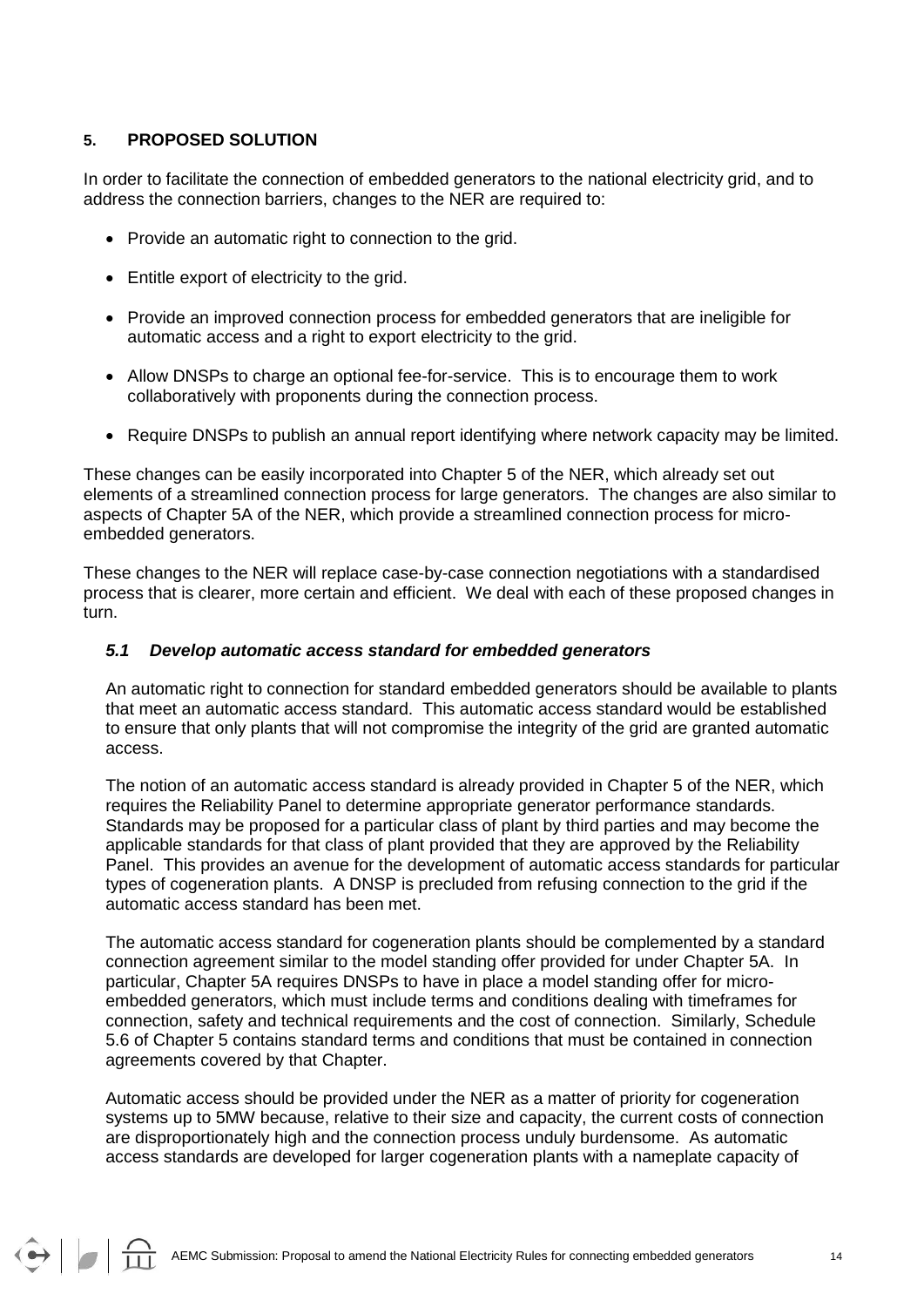between 5MW and 30MW and approved, automatic access would be extended to these larger projects consistent with these standards.

#### **PROPOSED CHANGES TO NER**

**EXISTING PROVISIONS**

Provide for automatic connection - Chapter 5 specifies automatic access standards and of equipment meeting the standardminimum access standards for different categories of set in the NER for embedded generator (by type and size).

generators of the relevant class in Chapter 5.

- Chapter 5A proposes that basic connection services are available for retail customers who are micro-embedded generators. A model standing offer for a basic connection service must specify, among other things: safety and technical requirements; commits the DNSP to a timeline for the commencement and completion of the work; details the basis for the connection charge, including requiring a standard connection charge for dedicated (that is, customer specific) assets, excluding special circumstances; and details any special technical or other requirements related to the connection.

- Chapter 5 also contains standard terms and conditions that must be contained in connection agreements, including details of the relevant technical standards applicable, connection service charges, and duration and termination

#### *5.2 A streamlined connection process*

Some embedded generators may not be eligible for automatic access because of the particularities of the plant, which may warrant a tailored approach. The process for the connection of cogeneration plants that are ineligible for automatic access could be significantly improved by streamlining the negotiation process through:

- prescribed timeframes:
- standard information requirements;
- standard connection charges; and
- common contract terms.

 $\bigodot$   $\bigodot$ 

As mentioned earlier in this rule change proposal, Chapter 5 of the NER was developed with large generators in mind. While there are elements of the connection process prescribed in Chapter 5 that would be useful to facilitate connection of cogeneration plants, Chapter 5 currently appears to envisage a commercial negotiation between two equally powerful parties to achieve connection to the grid, which is the sole objective of the project. This approach is clearly not appropriate for the connection of relatively small cogeneration plants seeking to meet multiple objectives – of which, connection to the grid is only one – and would need to be modified accordingly.

In this regard, there are elements of Chapter 5A of the NER that are useful. Chapter 5A provides for a streamlined process for negotiation for smaller generators. In particular, Chapter 5A sets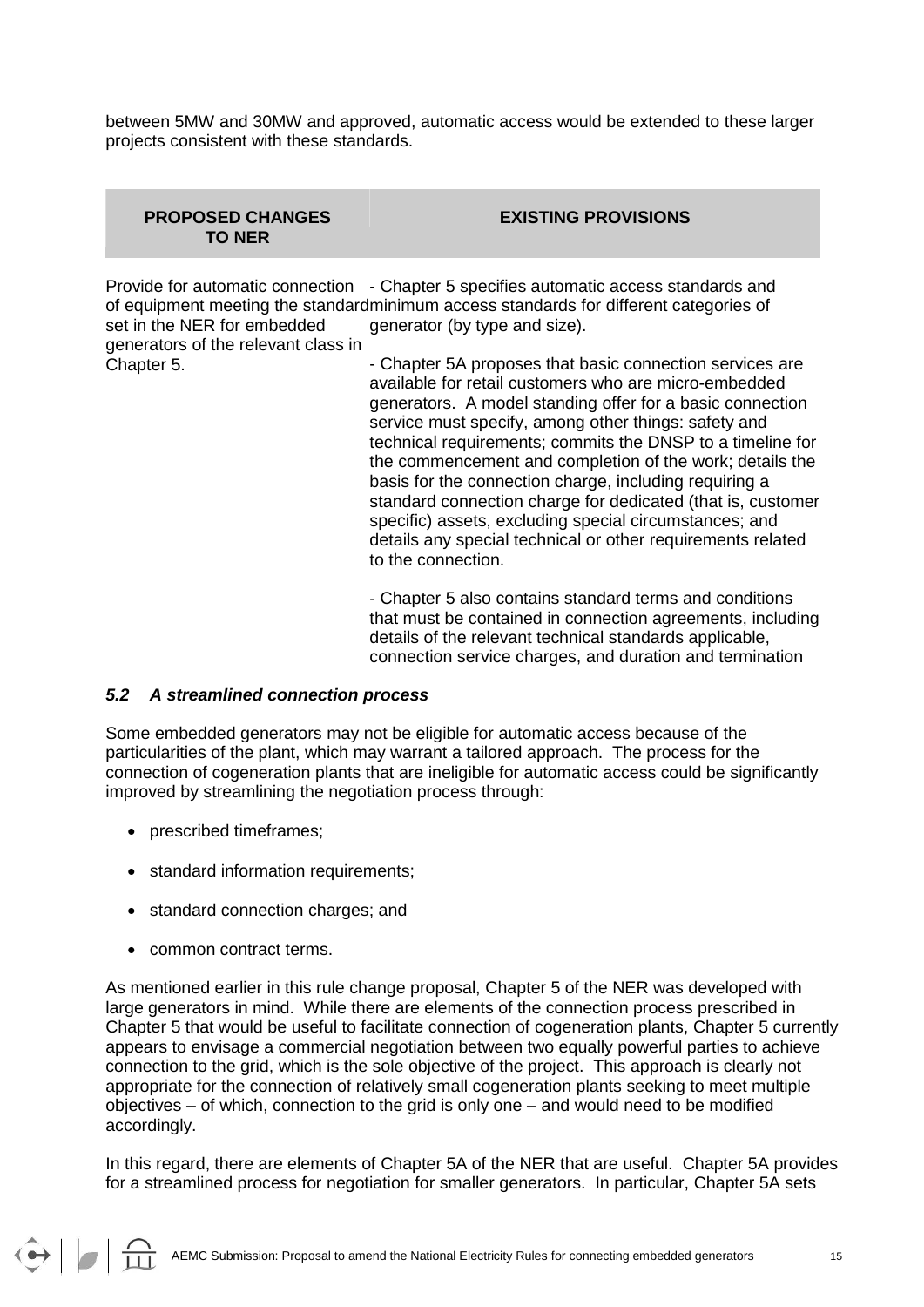out a negotiation framework, including principles that apply to the negotiation process, timelines, information that must be made available by the DNSP and the proponent, and guidelines for connection charges. This streamlined process could be reproduced for connection of cogeneration plants under the proposed process for automatic access. Recognising that automatic access represents a significantly lower burden on DNSPs in evaluating a proposed connection than negotiated access, the timeframe for connection applications to be accepted under the automatic access provisions should be 20 business days.

With respect to connection charges, Chapter 5A provides for the charging of standardised unit charges for augmentation in relation to basic connection services. We have proposed that, with respect to embedded generators, unit charges that can be recovered should be restricted to connection and extension costs and should not include shared network augmentation costs, consistent with the existing position in Victoria. Alternatively, recognising the AER"s argument that Chapter 5A is inconsistent with the extension of an exemption for embedded generators from shared network augmentation costs, a proposal to change Chapter 5A will follow this rule change proposal.

#### **PROPOSED CHANGES TO NER**

#### **EXISTING PROVISIONS**

Provide for negotiated access for embedded generators in Chapter 5 for connection applications where:

- the equipment does not meet the automatic standard or has not been considered under the automatic standard; or

- the application is inconsistent with the automatic access standard in other ways (such as where the Project proponent rejects the DNSP"s terms and conditions).

 $\leftrightarrow$   $\frac{1}{111}$ 

- Chapter 5 provides for negotiated access standards to apply to a specific connection, which must be at least as good as the minimum access standard, but, by definition, fall short of the automatic access standard.

- Chapter 5A envisages two possibilities: standard connection services for DNSP-defined classes of connections other than those captured by the basic connection service; and negotiated connections, for everyone else.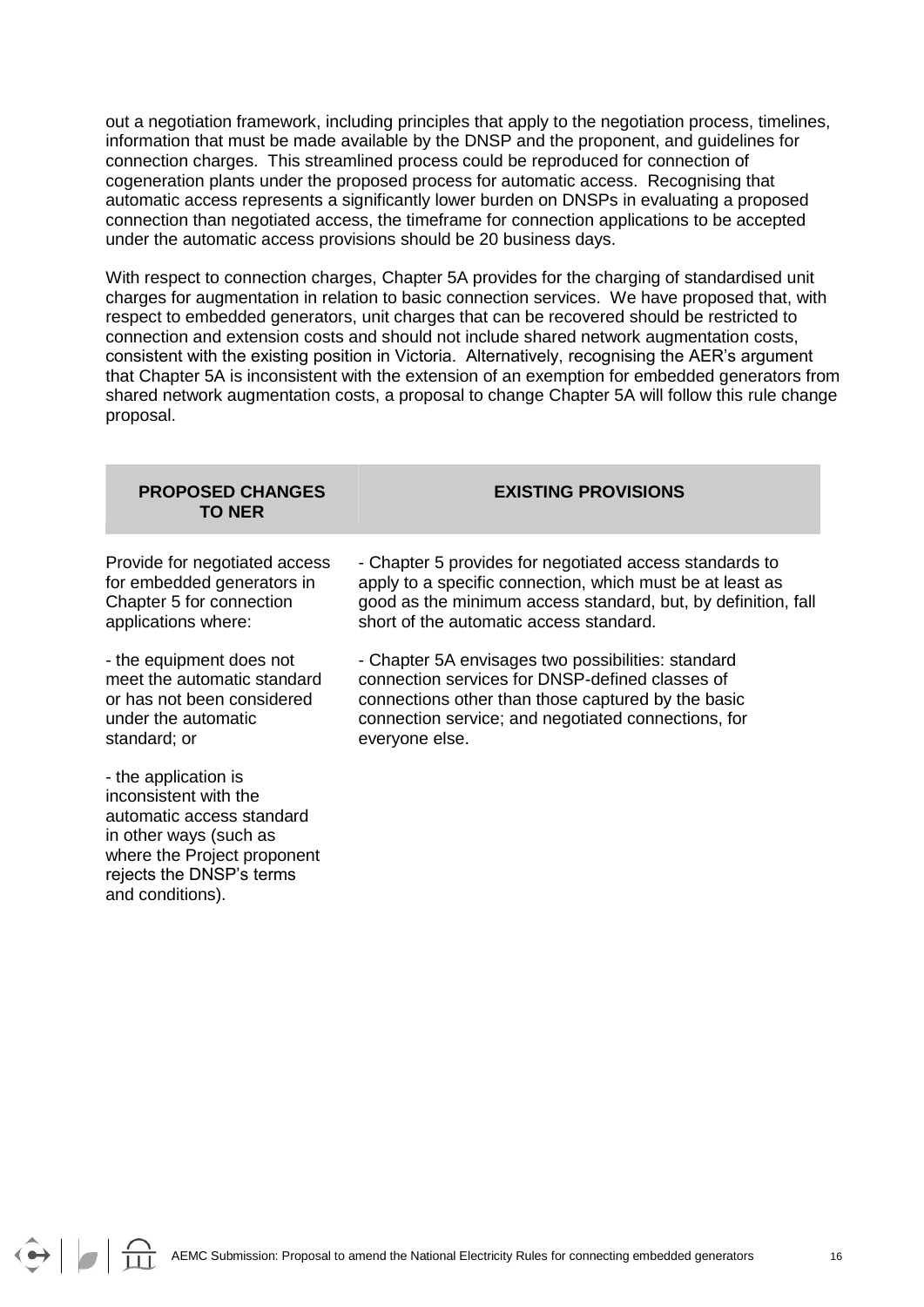| <b>PROPOSED CHANGES</b><br><b>TO NER</b>                                                                          | <b>EXISTING PROVISIONS</b>                                                                                                                                                                                                                                                                        |
|-------------------------------------------------------------------------------------------------------------------|---------------------------------------------------------------------------------------------------------------------------------------------------------------------------------------------------------------------------------------------------------------------------------------------------|
| Timelines to be included in<br>Chapter 5 to impose outer<br>limit on timing of decisions<br>to accept or reject a | - Chapter 5 provides for explicit timelines relating to the<br>connection inquiry process, but includes no explicit timelines<br>in relation to the connection application process.                                                                                                               |
| connection application.                                                                                           | - In Victoria, the Distribution Licences impose a 13-week<br>(65 working days) timeline in relation to connection offers,<br>provided that the connection applicant has provided the<br>DNSP with all the necessary information.                                                                  |
|                                                                                                                   | - Chapter 5A proposes a 10 day turnaround for applications<br>for basic connection services and a 65 day turnaround for<br>negotiated connections.                                                                                                                                                |
| Connection charge principles<br>to be included in Chapter 5<br>to address network<br>augmentation.                | - Chapter 5A proposes that users of basic connection<br>services pay a unit cost for connection, but that shared<br>network augmentation costs are not included in this charge.<br>The AER's recently released Draft Guidelines argue that<br>Chapter 5A precludes embedded generators from being |

#### *5.3 Optional fee for service payable to DNSPs*

 $\left\langle \bullet \right\rangle$   $\left\langle \bullet \right\rangle$ 

Under the current connection process for embedded generators, DNSPs do not have a strong incentive to collaborate in the development and improvement of a connection enquiry or application. In order to provide the DNSPs with a greater incentive to collaborate constructively, the NER should allow DNSPs to charge an optional a fee-for-services provided in the development of a connection application. This fee would be additional to any connection application fee. However, the connection application fee currently levied should be reduced to account for the improved alignment between the project and the DNSP's connection requirements when connection is ultimately achieved.

treated in a similar way. That is, embedded generators are required by Chapter 5A to pay shared network augmentation costs, even though this represents a significant departure from current jurisdictional approaches. If this view is correct,

then changes may be required to Chapter 5A.

Chapter 5A offers some guidance in this regard. Chapter 5A empowers DNSPs to charge a connection applicant (in relation to a negotiated connection contract) a reasonable fee to cover expenses, directly and reasonably incurred by the DNSP, in assessing the application and making a connection offer. However, a fee-for-service would need to be subject to agreement with the connection applicant, who would also need to agree to the type, and duration of the services provided.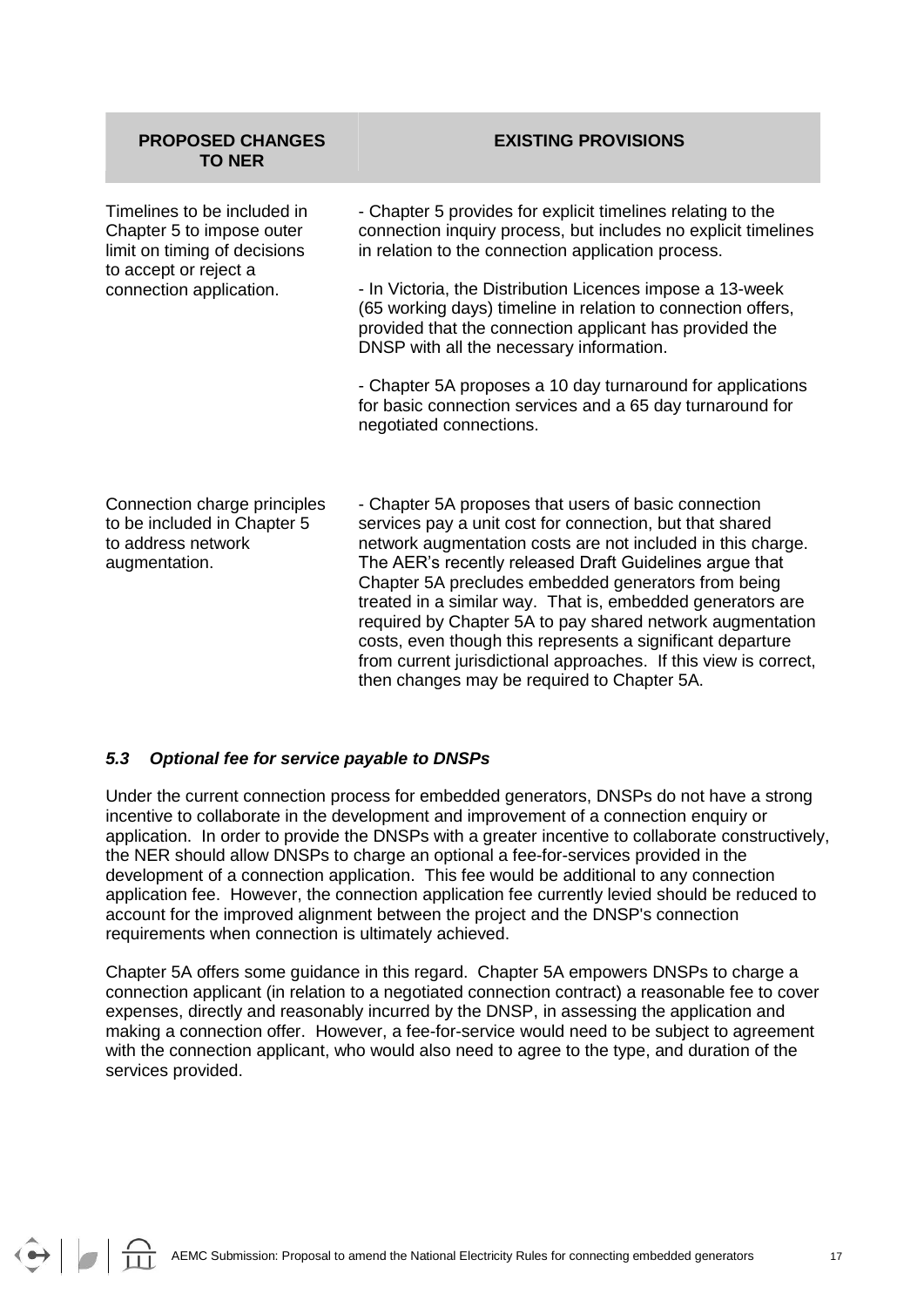#### **PROPOSED CHANGES TO NER**

#### **EXISTING PROVISIONS**

Allow DNSPs to recover fee for service during connection process under Chapter 5

- Chapter 5A empowers DNSPs to charge a connection applicant in relation to a negotiated connection contract a reasonable fee to cover expenses directly and reasonably incurred by the DNSP in assess the applicant's application and making a connection offer.

#### *5.4 DNSPs required to publish an annual network capacity report*

DNSPs should publish an annual report identifying areas where capacity constraints exist in the network, which may prevent connections within a defined period, such as 12 months.

| <b>PROPOSED CHANGES</b><br><b>TO NER</b>                                                                     | <b>EXISTING PROVISIONS</b>                                                                                                                                                                                                                                                                                                                                                                                                                                                                                                              |
|--------------------------------------------------------------------------------------------------------------|-----------------------------------------------------------------------------------------------------------------------------------------------------------------------------------------------------------------------------------------------------------------------------------------------------------------------------------------------------------------------------------------------------------------------------------------------------------------------------------------------------------------------------------------|
| Require DNSPs to publish<br>annual report identifying<br>capacity constraints in<br>network under Chapter 5. | The AEMC is considering, under National Electricity<br>Amendment (Distribution Network Planning and<br>Expansion Framework) Rule 2011, a requirement<br>that DNSPs be required to publish an Annual<br>Planning Review (APR). In particular, as proposed<br>in the new Rule 5.6.2AA (g), the APR should have<br>regard to projected embedded generating units and<br>their outputs and a wide range of system limitations.<br>This requirement, if adopted, would be sufficient to<br>meet the objectives of this rule change proposal. |

The proposed amendments are set out in the Appendix to this rule change proposal.

#### **6. CONTRIBUTION TO THE NATIONAL ENERGY MARKET (NEM) OBJECTIVES: IMPROVING ACCESS FOR EMBEDDED GENERATORS**

The proposed rule change contributes to the NEM objective in the following main ways.

#### *6.1 Efficient investment*

This rule change proposal is intended to significantly improve the connection process for embedded generators by making it clearer, more consistent across jurisdictions, more certain and more efficient. These improvements will translate into significant savings in terms of time, money and resources for proponents and for DNSPs. The UBC Project identified a number of areas where, as a result of these changes, project proponents and the wider community would benefit.

 **Increasing the clarity, consistency and certainty of the connection process** would reduce the costs currently borne by the project proponent for the design and preparation of the documentation for proposed connection and the management of the connection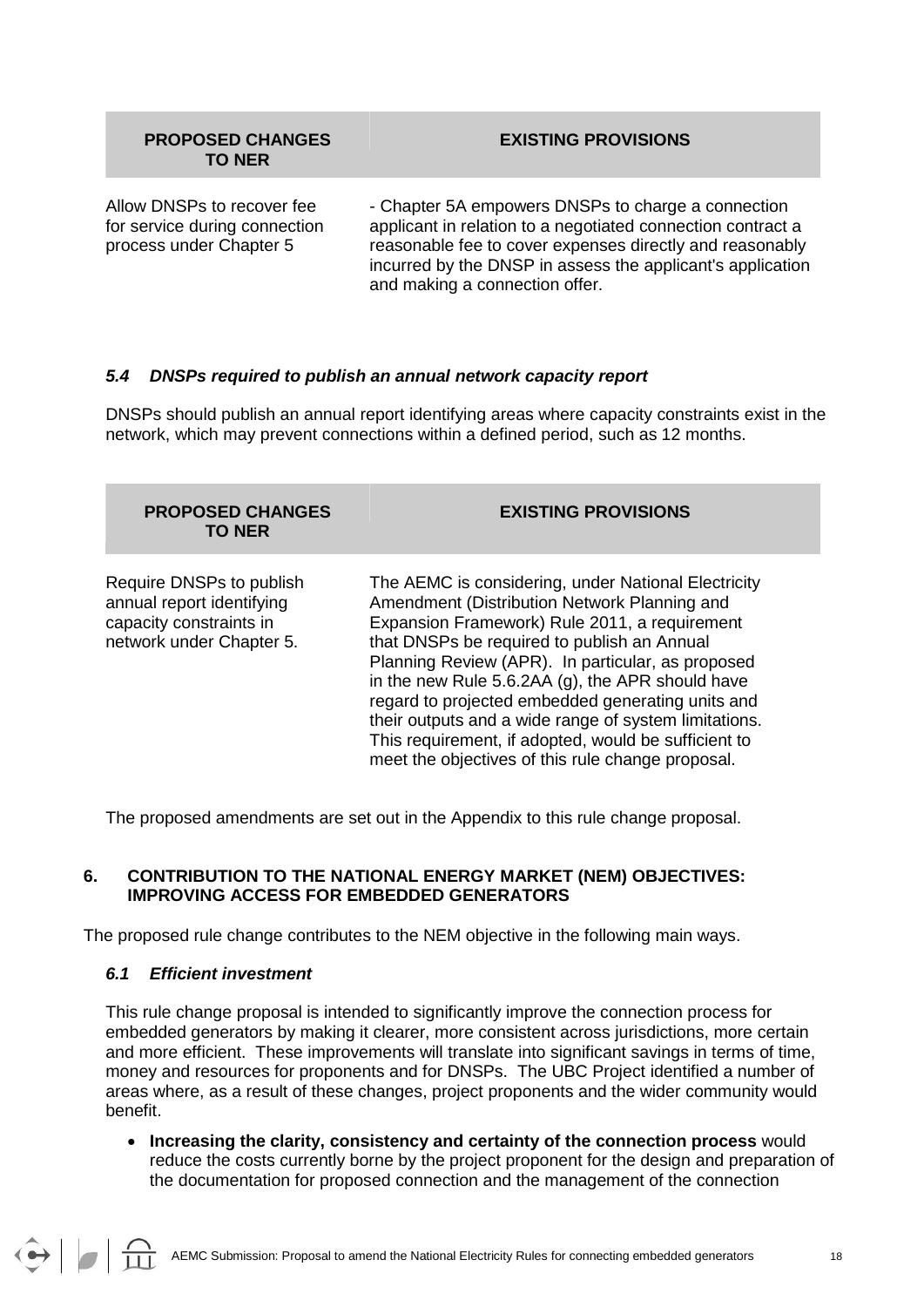application process. In particular, the introduction of an Automatic Access Standard for cogeneration connections is likely to change the nature of the current connection design process from a bespoke process to a more streamlined process. This will reduce design costs, and increase the number of potential projects.

- **Reducing the holding times for new commercial buildings**, where the length of the holding time relates to delays in receiving connection approval for a proposed cogeneration facility, results in lower costs for the developer and lower required rents from the ultimate tenants.
- **Reducing the requirement for re-work and re-design** in the connection application process results in lower costs for the developer and lower required rents from the ultimate tenants.

The DNSPs in the UBC Project explained the process for reviewing connection applications. This related to the need to ensure that the equipment proposed for grid connection is safe, and that the interaction between that equipment, other elements of the grid and other users, is consistent with their obligation to operate the network safely. In establishing an Automatic Access Standard, the first part of that process – considering whether the equipment proposed is safe – will no longer be required to be undertaken by an individual DNSP, with savings to all DNSPs.

**Reduced transaction costs** will result in increases in static efficiency for current and prospective project proponents and the DNSPs in whose networks the projects will be located. Economy wide, there will be further dynamic efficiency benefits in moving from a bespoke to a more streamlined design process using equipment subject to a common standard across the NEM. In the relatively small market for embedded generation in the NEM, the proposed Automatic Access Standard should significantly reduce an individual proponent"s costs, improving the payback to cogeneration installations and encouraging further developments in this market.

#### *6.2 Lower costs and better investment returns*

 $\bigodot$   $\bigodot$ 

The UBC Project identified areas where project proponents" costs could be significantly reduced as a result of the proposed rule changes including:

- A reduction in the costs associated with designing and preparing an installation and managing the connection application process.
- A reduction in holding times for new commercial buildings, where the length of the holding time relates to delays in receiving connection approval for a proposed cogeneration facility. Commercial property developers involved in the UBC Project estimate that the weekly holding costs for a CBD site are about \$50,000 - \$70, 000. A Property Council of Australia survey of its Victorian members in 2010 indicated that there were 23 co/trigeneration proposals being considered for implementation in the CBD, Docklands and city fringe areas. Nineteen of the projects identified were expected to proceed in the relatively short term. A saving of one week for each of these projects is a reduction of over \$1 million in holding costs alone.
- A reduction in the costs associated with re-work and re-design. One of the UBC Project members quoted a cost of \$200,000 in engineering design work to rework the design package in response to changes required by the DNSP.

The benefits of reduced costs flow to consumers directly through reduced costs of construction and lower rents. There are also indirect cost reductions through the potential for a larger and more efficient cogeneration sector to contribute to the electricity system.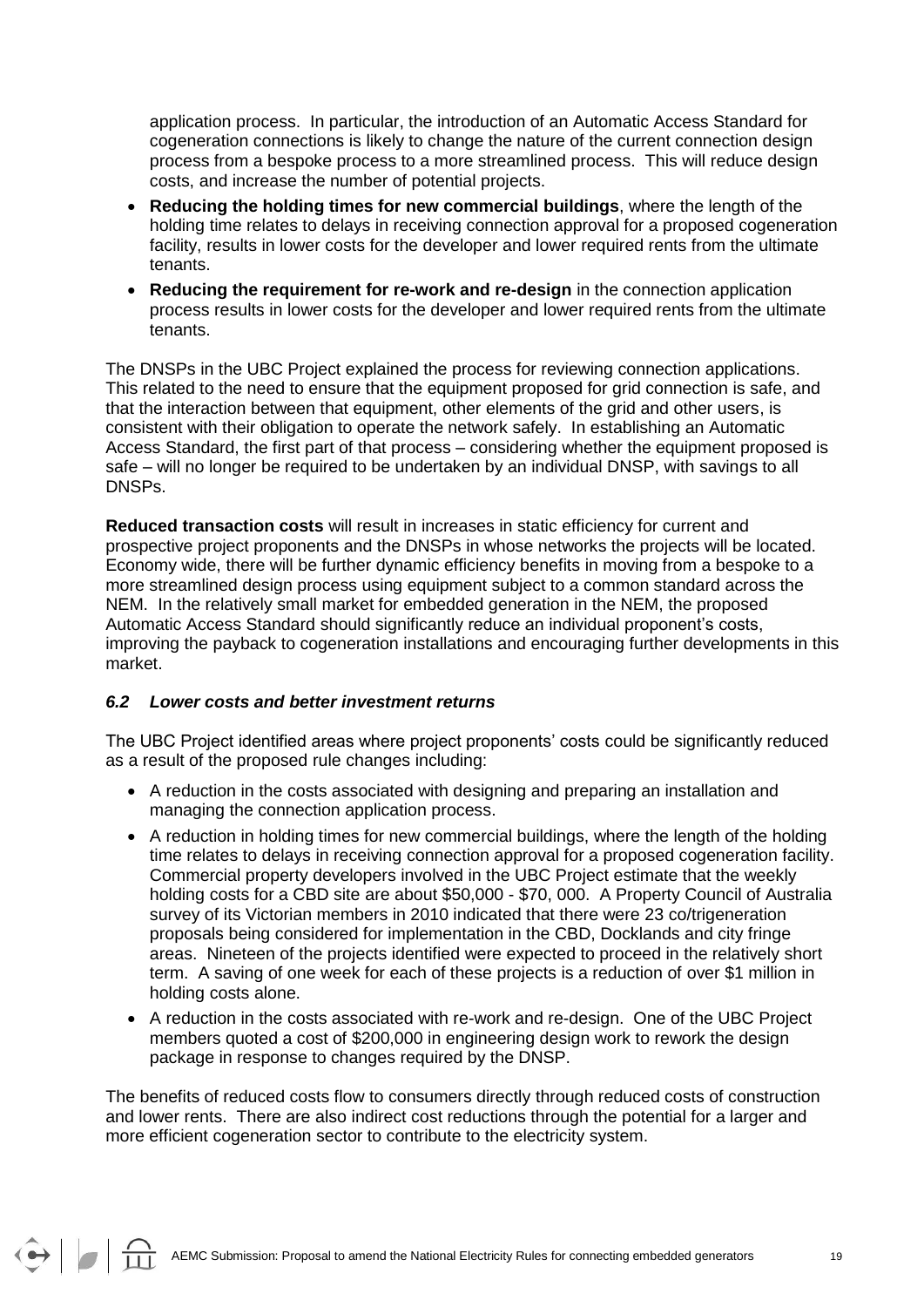#### *6.3 Technology neutrality, adaptation and innovation*

The Australian Energy Regulator argues that the National Electricity Market is technology neutral and, in consequence, adaptive to changing market conditions. We agree that these conditions are important to ongoing innovation in consumers" long term interests in the supply of electricity and the performance of the national electricity system. Further, private innovation, including cogeneration and other distributed generation proposals, is an important source of innovation. Policies that reduce unnecessary barriers to private innovation improve the environment for innovation. They also have the potential to provide a source of further dynamic efficiency for the NEM and the broader economy in the long term interest of electricity consumers.

The experience of cogeneration project proponents and many studies commissioned by regulatory bodies suggest that, in practice, changes are needed to the interface between innovative project proponents and the electricity market. This is to effectively enable a technology neutral, adaptive electricity market. The UBC Project participants" experiences demonstrate that even large, well-resourced commercial operations struggle with the current illspecified requirements of the NER and the jurisdictional requirements.

The rule changes proposed are designed to provide a more streamlined process for proven technologies, and a better defined and more rapid access route for other applications. Consequently, a barrier to private innovation in the supply of electricity may be overcome.

#### *6.4 Emissions reductions and other government policies*

Cogeneration is a form of emissions reduction as a result of the substitution of lower emission fuels (gas) for higher emission fuels (principally coal) and the re-use of waste heat. As a response to government policy to encourage the reduction of emissions, the demand for cogeneration is expected to increase. A range of government policies towards the built environment – including the encouragement of higher Green Star ratings for properties leased by government departments and the requirement that NABERS ratings are published for commercial buildings – have the effect of increasing the penetration of cogeneration. In reducing unnecessary barriers to cogeneration connections, the rule change proposal will increase the efficiency with which other government policies relating to energy production and consumption are implemented, improving economy wide efficiency in the long term interest of consumers of electricity.

#### *6.5 Demand side management, security of supply and lower energy infrastructure costs*

The rule change proposal will encourage the uptake of embedded generators such as cogeneration. In turn, the use of distributed generation may provide a source of diversification for local supply in the event of a supply side disruption, enhancing the local security of supply. Cogeneration also represents a form of demand side management, with the potential, at high levels of penetration, to reduce the need for costly investment in transmission and distribution infrastructure and to reduce transmission losses. To the extent that the rule change proposal facilitates an increase in cogeneration, and other embedded generators, these benefits may in future be substantial.

#### **7. EXPLANATION OF EXPECTED BENEFITS, COSTS AND IMPACT ON THOSE AFFECTED**

The implementation of a standardised process for connecting embedded generators to the national electricity grid may impose an additional burden on DNSPs in the short term. This burden is outweighed by the benefits that will accrue to DNSPs, proponents, consumers of energy and society more generally in the longer term.

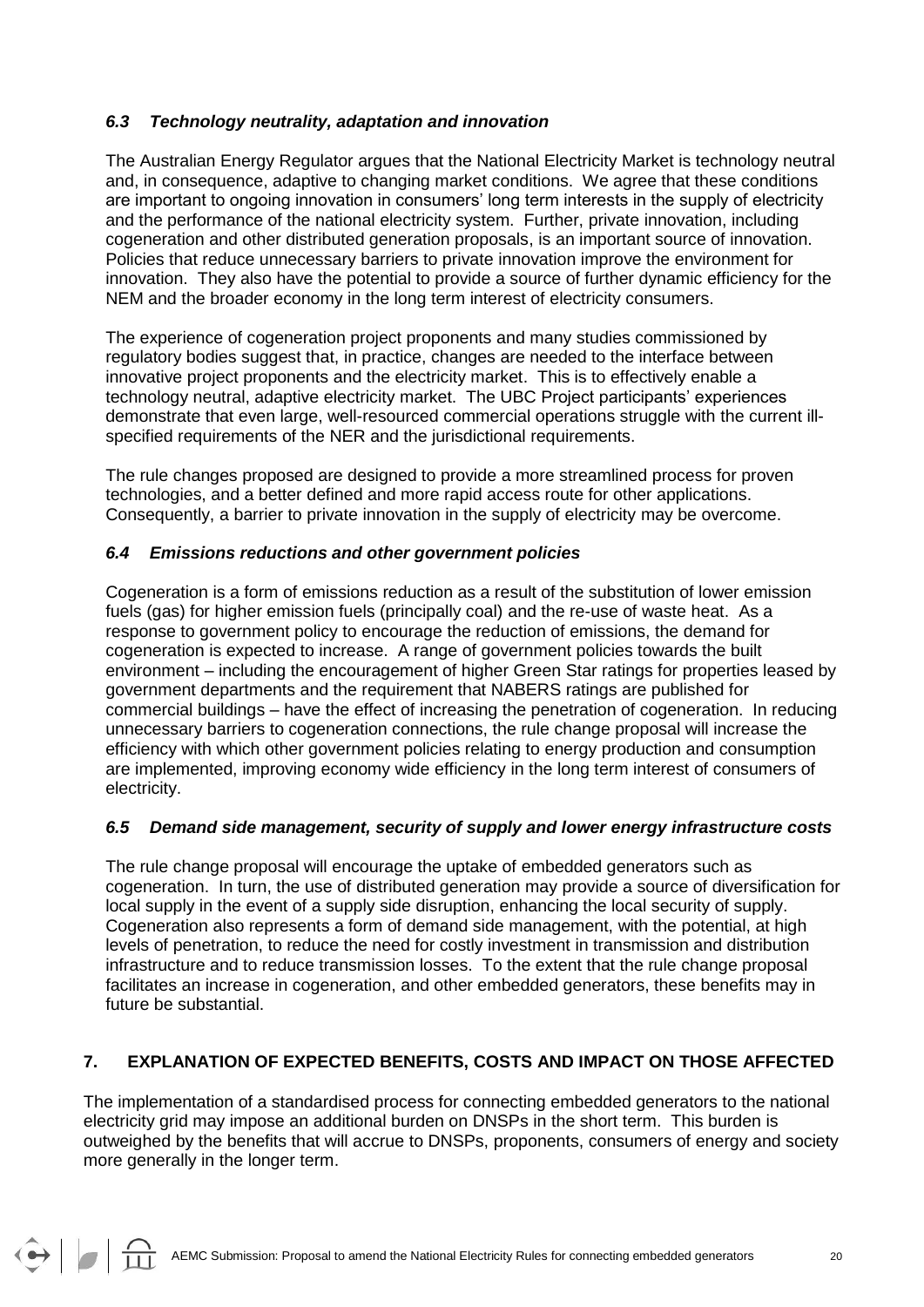#### **The costs**

- The DNSPs would be required, where no standardised process currently exists, to develop and publish a process and to ensure that the responsible area of their organisation is sufficiently resourced. This is to ensure that the DNSP is able to meet the required processing deadlines or, in good faith, to seek agreement from the project proponent, to agree to an alternative processing deadline.
- Not all of the initial expense, however, should be regarded as a net cost to the DNSP. Existing processes entail a range of internal costs to the DNSP, some of which are likely to be higher than would be the case in a better defined process because of the extent of interactions required under current processes with project proponents. Further, if, as expected, cogeneration connection applications increase, an efficient DNSP is likely to consider developing its own defined process to manage applications. DNSP participants in the UBC Project indicated that there was some internal movement in their organisations to implement processes to manage current application numbers.

#### **The benefits**

 $\bigodot$   $\bigodot$ 

- **Reduced transaction costs**: By making the connection process more efficient improving static efficiency – the transaction costs associated with this process are likely to be significantly less for cogeneration proponents and others. DNSPs" costs associated with the evaluation of particular types of equipment will be reduced as a result of the introduction of a relevant automatic access standard. To the extent that the proposed changes apply more generally to the connection process, they may also facilitate connection between larger generators and DNSPs.
- **Improved project economics**: Clarity around the timeframe, scope of the costs and performance of the cogeneration unit will improve project economics and allow alternative models for the finance and operation of cogeneration to emerge. These innovations may provide the basis for a significant increase in the penetration of cogeneration, increasing dynamic efficiency.
- **Reduced energy consumption and energy costs**: Overall, cogeneration provides an extremely efficient form of energy supply, particularly if all useable waste heat from the electricity generation process is recovered and utilised. Moreover, cogeneration enables energy to be consumed where it is produced, translating into a reduction in energy consumption and, therefore, energy costs. The benefits accrue to the direct customers of the cogeneration project and to electricity consumers more generally.
- **Carbon emissions**: Cogeneration plants typically use natural gas as a fuel source, which produces fewer carbon emissions when combusted than coal – the fuel source that is used for many of Australia's grid-connected power stations. Additionally, the reduction in energy consumption which is made possible through efficient cogeneration means that, overall, emissions will be reduced.
- **Security of supply**: On-site cogeneration can protect site owners and users in cases of grid outages. These may occur, for example, in severe weather events such as extreme heat and extreme cold when demand may exceed supply or in bushfire events or during storm surges when network connections within the grid are temporarily lost.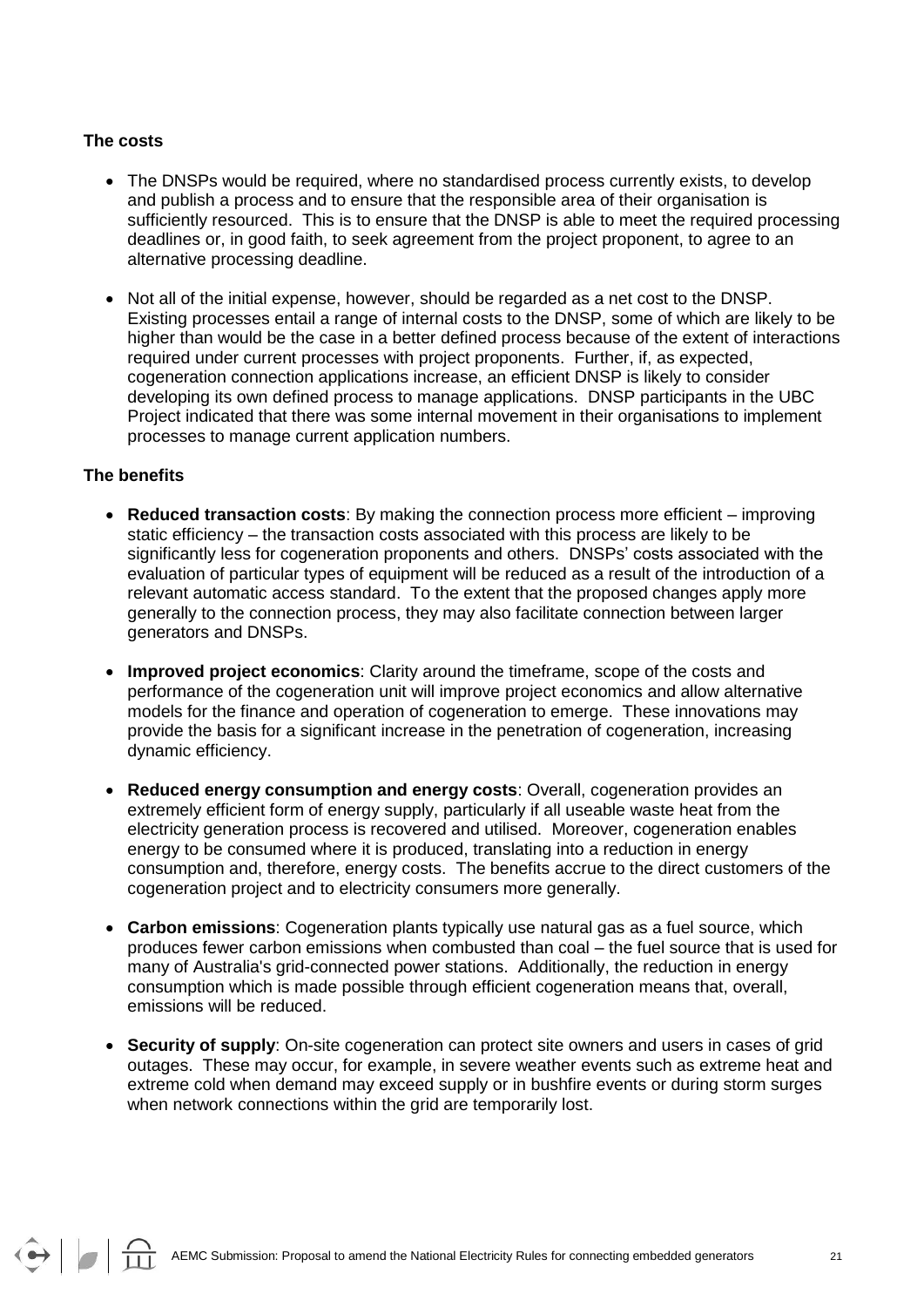#### **8. COMPLEMENTARY RULE CHANGE ON CONNECTION CHARGES**

This proposal also recommends changes to the Rules seeking clarity on shared costs. In line with the Victorian position under Guideline 15 and, depending on the project size, other jurisdictions should only charge connection costs and not shared network augmentation costs. We understand from the AER"s recent draft Guidelines that a rule change is required for this approach to be given effect.

- **This proposal addresses an inefficiency in the current approach to the attribution of costs to connections in the NER.** As has been submitted to the Australian Energy Regulator in its recent consideration of connection costs, the standard attribution of shared network augmentation costs to cogeneration projects is based on a fallacy that only cogeneration projects contribute to network congestion – for example, to higher fault levels – and not other connections. This is incorrect. Even standard connections can contribute to fault level in the network, depending on their size and the sophistication of the electrical equipment at the connection.
- **Further, the current application of shared network augmentation costs – on a "last in, worst dressed" basis – is inequitable**, considering all cogeneration connections to a given network as a class, as it penalises that connection application that requires a marginal augmentation without considering the contribution of previous connections or successfully requiring contributions from future connections to offset the costs initially borne by the project proponent.
- **The current approach to cogeneration connection charging does not materially contribute to the efficiency of the electricity system**, as, for the larger number of cogeneration connections a shared augmentation cost provide no meaningful locational signal. It may be the case that this approach to connections to the transmission network provides a signal for potential generators about preferred locations, but connections to the distribution network tend to be driven by other considerations. Cogeneration developments in the dense meshed networks of the CBDs will be preferred to developments elsewhere, as the demand from tenants for lower emission buildings (and the related ability to pay the required rents) is effectively restricted to CBDs and the city fringe at present. Even if locational differences in the shared network augmentation charge were important in prioritising competing developments in a property owner"s portfolio, the facts that the charge is only known at the end of a protracted connection application process and then, in the experience of the UBC Project participants, may be subject to significant change mean that no effective prioritisation can occur.
- **The extent to which charges should be incurred by cogeneration projects is debateable.** A recent paper prepared for the Energy Networks" Association by CSIRO raises the question about the extent to which cogeneration projects raise fault levels and the appropriateness of the requirement for a safety margin. In particular, the CSIRO paper raises the issue about what circumstances, if any, the safety margin might be reduced on a transitory basis. Or, whether the safety margin is appropriately maintained at its maximum level on all and every occasion.

 $\Theta$   $\Box$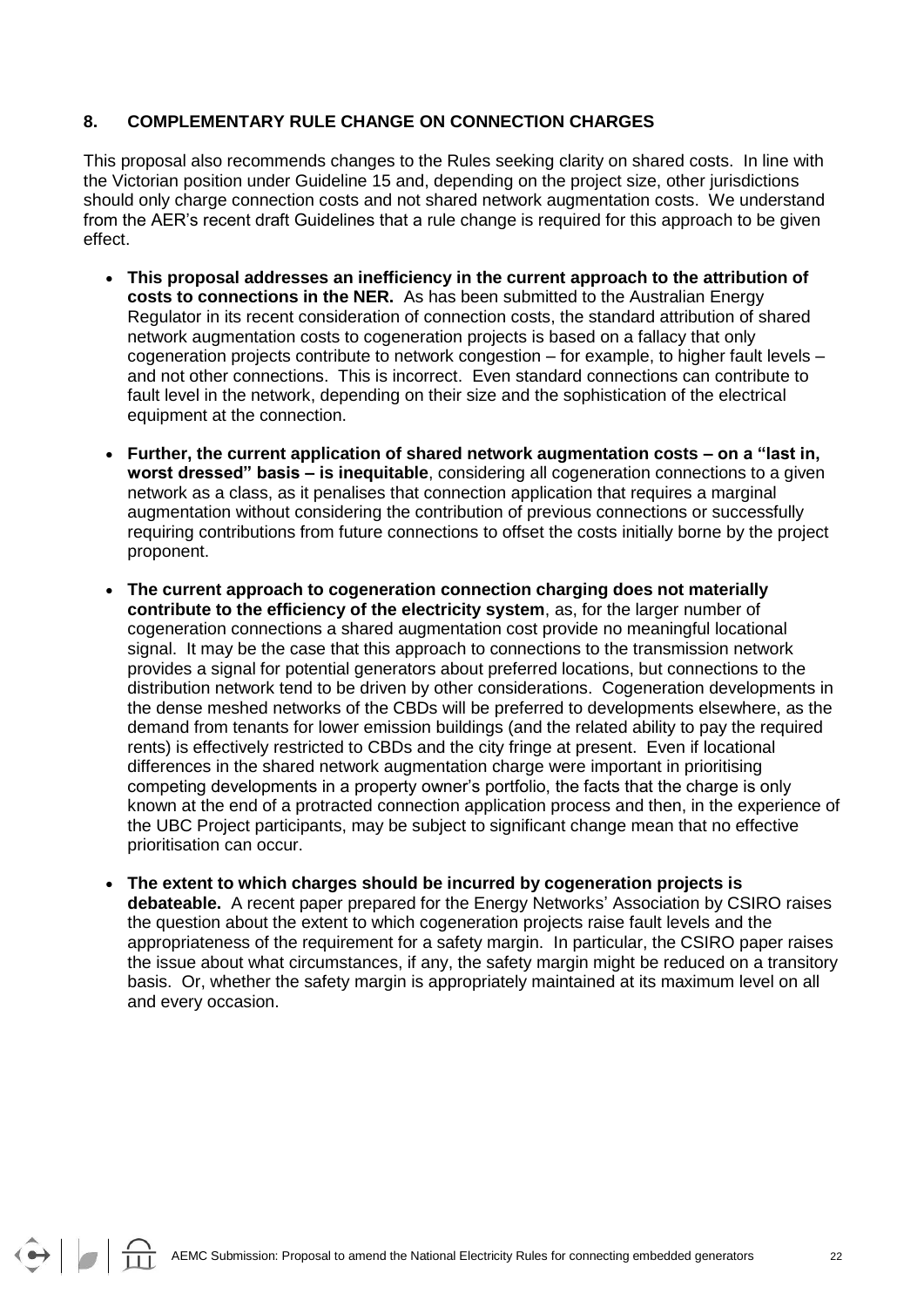#### **9. APPENDIX**

### **TEXT OF PROPOSED AMENDMENTS**

#### **(new text shown in underline, removed text shown in strike-through)**

#### *9.1 Insert new clause 5.1.2(ba) in Chapter 5*

*This new clause entrenches a right on the part of embedded generators (including cogeneration proponents) to require a DNSP to comply with Chapter 5.*

#### (ba) Any person who is an *Embedded Generator* has the right to require a *Network Service Provider* to comply with this Chapter.

#### *9.2 Amend definition of 'Embedded Generator' in Chapter 10*

*This amendment clarifies that an Embedded Generator is not necessarily a Registered Participant.*

#### *Embedded Generator*

A *Generator* who owns, operates or controls an *embedded generating unit* and is not necessarily a *Registered Participant*.

#### *9.3 Amend definition of 'Generator' in Chapter 10*

*This amendment clarifies that a Generator includes an Embedded Generator.*

#### *Generator*

A person who engages in the activity of owning, controlling or operating a *generating system* that is *connected* to, or who otherwise *supplies* electricity to, a *transmission* or *distribution system* and who is registered by *AEMO* as a *Generator* under Chapter 2 or is an *Embedded Generator* and, for the purposes of Chapter 5, the term includes a person who is required to, or intends to register in that capacity.

#### *9.4 Amend clause 5.1.3(a) in Chapter 5*

*This amendment confirms that embedded generators should have the opportunity to connect to the network along with other Registered Participants and to export to the grid.*

(a) all *Registered Participants* and *Embedded Generators* should have the opportunity to form a *connection* to a *network* and have access to the *network services* provided by the *networks* forming part of the *national grid*, including for the purpose of supplying electricity to the *national grid*;

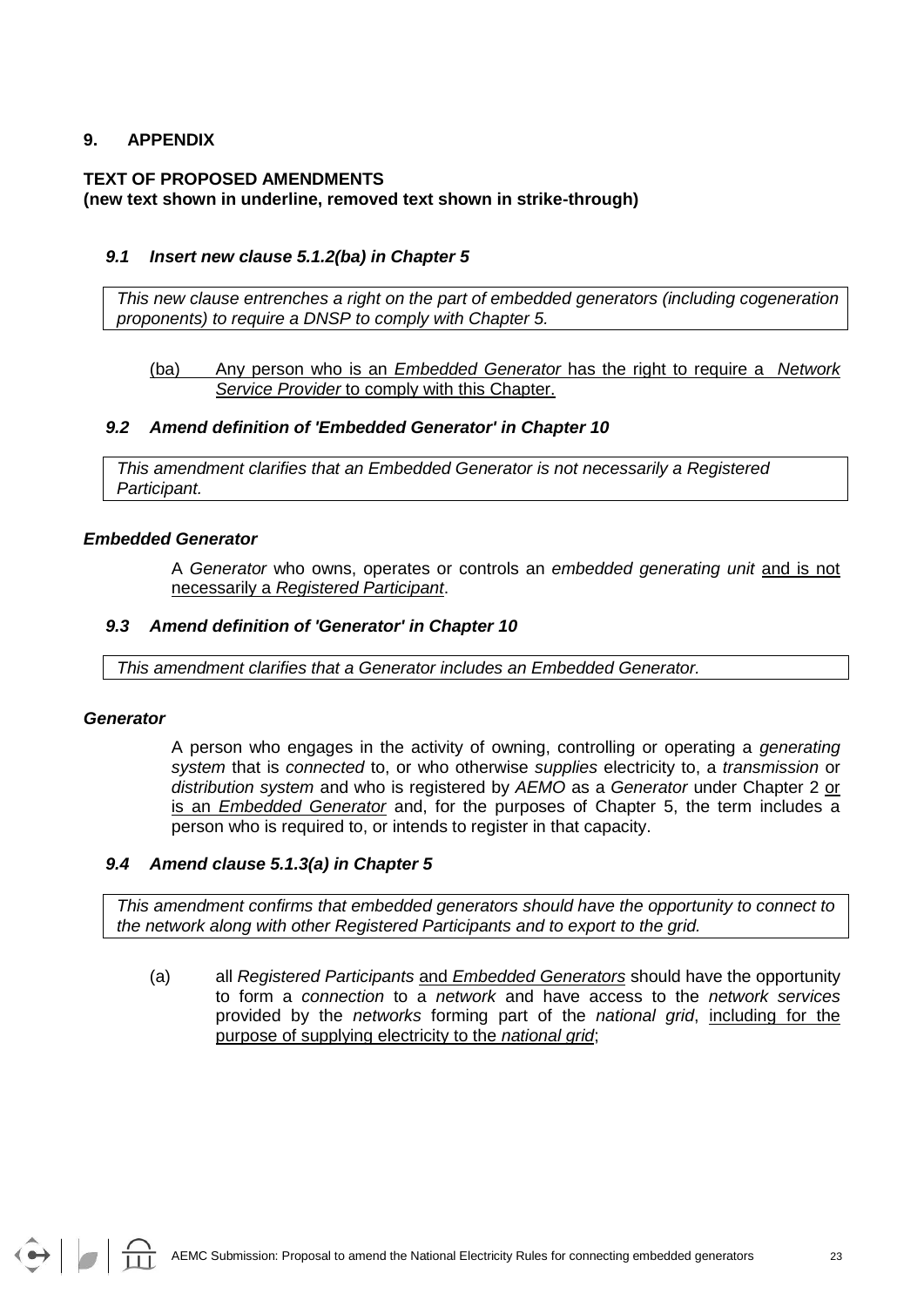#### *9.5 Amend clause 5.1.3(b) in Chapter 5*

*This amendment makes it clear that the minimum terms and conditions that must be included in a connection agreement are those contained in schedule 6.* 

(b) the terms and conditions on which *connection* to a *network* and provision of *network service* is to be granted are to be set out in commercial agreements on reasonable terms entered into between a *Network Service Provider,* and other *Registered Participants* and *Embedded Generators* and must, at a minimum, include the terms set out in schedule 5.6;

#### *9.6 Amend schedule 5.6 in Chapter 5*

*This amendment makes reference to a new schedule 5.3b where the minimum access standards for Embedded Generators are to be set out.* 

The *connection agreements* must contain the specific conditions that have been agreed to for *connection* and access to the *transmission* or *distribution network*, including but not limited to:

- (a) details of the *connection point* including the *distribution network* coupling points where appropriate;
- (b) *metering* arrangements and adjustments for losses where the point of *metering* is significantly different to the *connection point*;
- (c) authorised demand which may be taken or supplied at the *connection point* (under specified conditions);
- (c1) details of each *access standard* agreed between the *Network Service Provider* and the *Registered Participant* and all related conditions of agreement resulting from the application of any access provisions contained in schedule 5.1 for *Network Service Providers*, or schedule 5.2 for *Generators*, or schedule 5.3 for *Customers*, or schedule 5.3a for *Market Network Service Providers* or schedule 5.3b for *Embedded Generators*;
- (d) *connection service* charges;
- (e) payment conditions;

 $\Theta$   $\Box$ 

- (f) duration and termination conditions of the *connection agreement*;
- (g) terms, conditions and *constraints* that have been agreed to for *connection* to the *network* to protect the legitimate interest of the *Network Service Providers* including rights to *disconnect* the *Registered Participant* for breach of commercial undertakings;
- (h) details of any agreed standards of *reliability* of *transmission service* or *distribution service* at the *connection points* or within the *network*;
- (i) testing intervals for *protection systems* associated with the *connection point*;
- (j) agreed protocols for maintenance co-ordination;
- (k) where an expected *load*, to be connected to a *network*, has a *peak load* requirement in excess 10 MW, the provision, installation, operation and maintenance of automatic *load* shedding facilities for 60 percent of the *load* at any time; and
- (l) terms and conditions of access to the *metering installation* for the *Metering Provider* and access to *metering installations* type 5 and 6 for the *Metering Data Provider*.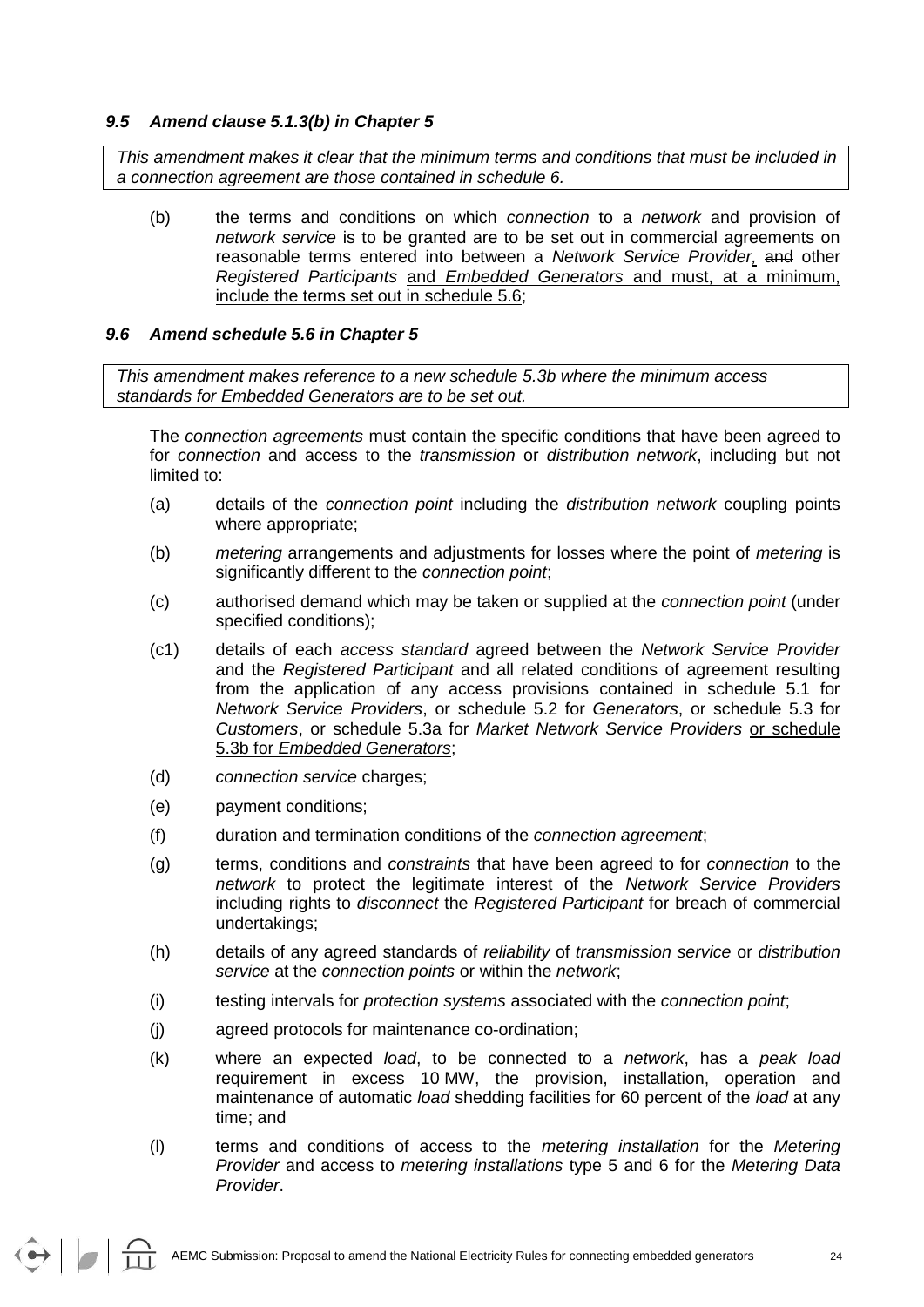#### *9.7 Amend clause 5.1.3(c) in Chapter 5*

*This amendment makes reference to a new schedule 5.3b where the minimum access standards for Embedded Generators are to be set out.* 

(c) the technical terms and conditions of *connection agreements* regarding standards of performance must be established at levels at or above the *minimum access standards* set out in schedules 5.1, 5.2, 5.3, and 5.3a and 5.3b, with the objective of ensuring that the *power system* operates securely and reliably and in accordance with the *system standards* set out in schedule 5.1a;

#### *9.8 Insert new schedule 5.3b in Chapter 5*

TO BE INSERTED ONCE STANDARD DEVELOPED

#### *9.9 Insert new clauses 5.1.3 (ca) and 5.1.3(cb) in Chapter 5*

*This new clause sets out additional principles applicable to the connection process.* 

- (ca) Each party must act in good faith in relation to *connection* to a *network*;
- (cb) Each party must provide the other with information the other reasonably requires in order to facilitate *connection* to the *network*;

#### *9.10 Amend clause 5.1.3(d) in Chapter 5*

*This amendment confirms that embedded generators may request connection below the automatic access standard provided that this does not affect power system security and the quality of supply to other Network Users.*

- (d) a *Registered Participant,* or person intending to become a *Registered Participant*, or *Embedded Generator* may request *connection* of a facility, modification of a *connection*, or alteration of *connected plant* at a standard below an *automatic access standard* if the *connection*, modification to the *connection*, or alteration of *connected plant* does not adversely affect:
	- (1) *power system security*; and
	- (2) the quality of *supply* to other *Network Users*;

#### *9.11 Amend clause 5.3.1(b) in Chapter 5*

*This amendment confirms that connection of Embedded Generators must follow the rules set out in clause 5.3.*

(b) A *Registered Participant, Embedded Generator* or person intending to become a *Registered Participant* who wishes to establish a *connection* to a *network* must follow the procedures in this rule 5.3.

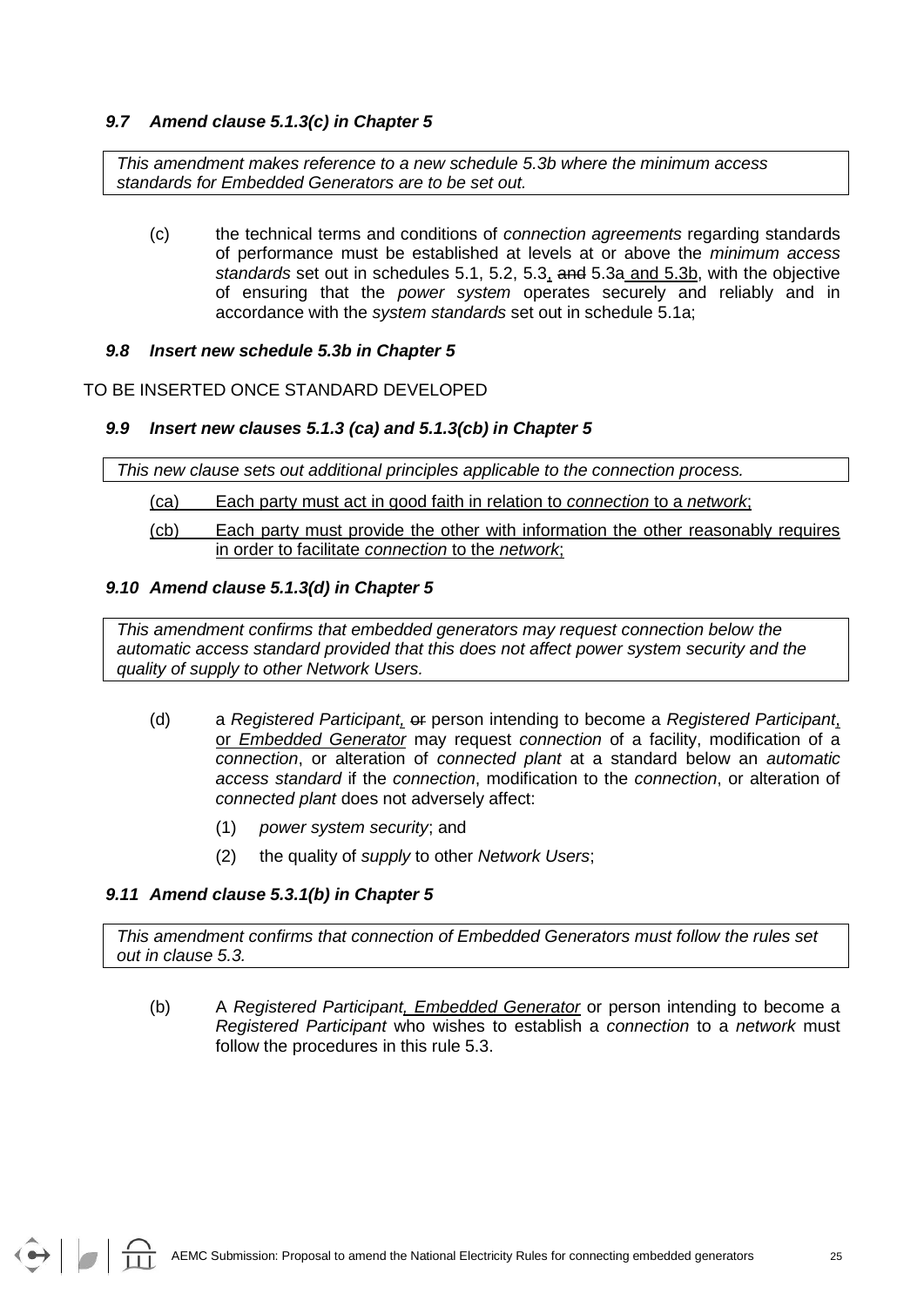#### *9.12 Insert new clause 5.3.1A in Chapter 5*

*This new clause identifies the information that the Network Service Provider must make public to facilitate the connection process.*

#### **5.3.1A Publication of Information**

- (a) A Network Service Provider must publish on its website the following:
	- (i) an application form for a new *connection* to the *network* or an alteration of an existing *connection* to the *network*;
	- (ii) the fee applicable to *connect* to the *network*, including the fee to process the application to connection;
	- (iii) a description of how an application for a new *connection* or a *connection* alteration is to be made (including a statement of the information required for the application);
	- (iv) a description of the *connection* process;
	- (v) an identification of the information that must be submitted with an *application to connect*; and
	- (vi) the basis for calculation of *connection* charges.
- (b) A Network Service Provider must annually publish on its website any network constraints that could affect *connection* to the *network*.

#### *9.13 Amend clause 5.3.3(b4) in Chapter 5*

*This amendment ensures that, where appropriate, Embedded Generators are consulted in the development of connection standards.*

(b4) In making a determination in accordance with clause 5.3.3(b2) the *Reliability Panel* must consult *Registered Participants, AEMO* and, where appropriate, *Embedded Generators*, using the *Rules consultation procedures*.

#### *9.14 Amend clause 5.3.3(b)(6) in Chapter 5*

*This amendment ensures that the preliminary program includes the timeline within which the Network Service Provider must decide whether or not to accept an application to connect.*

(6) a *preliminary program* showing proposed milestones for *connection* and access activities, including the time by which the Network Service Provider must make an offer to connect or reject a connection application, which may be modified from time to time by agreement of the parties, where such agreement must not be unreasonably withheld-; and

#### *9.15 Add new clause 5.3.3(b)(7) in Chapter 5*

*This amendment makes it clear that the Network Service Provider must provide a Connection Applicant with details of the fee applicable to process the application to connect.*

(7) the fee applicable to *connect* to the *network*, including the fee to process the *application to connect*.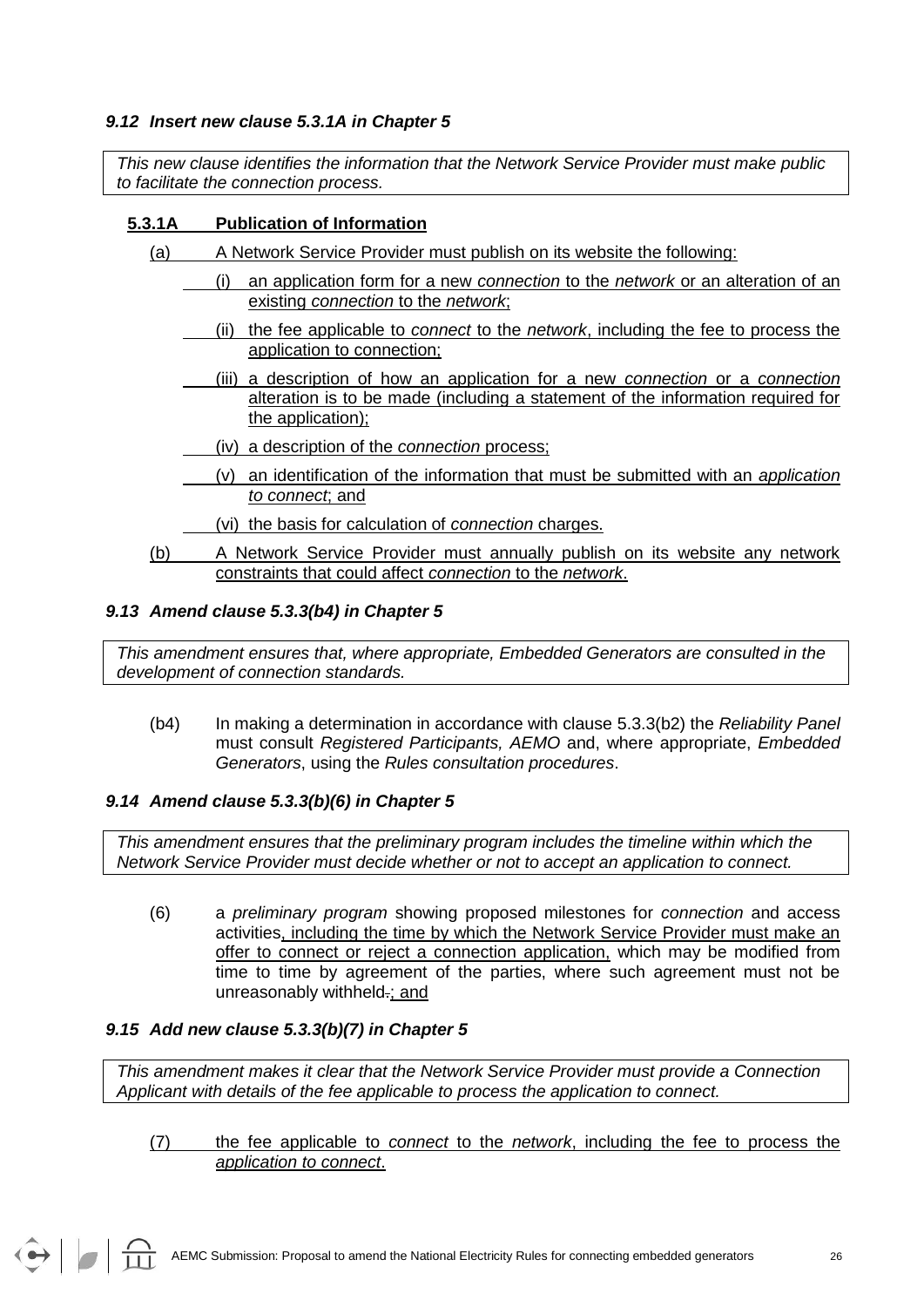#### *9.16 Amend clause 5.3.3(c) in Chapter 5*

*This amendment ensures that the Network Service Provider can only require additional information in relation to the connection application where this is reasonably necessary.*

(c) Within 20 *business days* after receipt of the *connection* enquiry and all such additional information (if any) advised under clause 5.3.2(b) or, if the *Connection Applicant* has requested the *Local Network Service Provider* to process the *connection* enquiry under clause 5.3.2(d), within 20 *business days* after receipt of that request, the *Network Service Provider* must provide to the *Connection Applicant* written advice of all further information which the *Connection Applicant* must prepare and obtain in conjunction with the *Network Service Provider* to enable the *Network Service Provider* to assess an *application to connect* to the extent that the information has not already been provided by the *Connection Applicant* and the information is reasonably necessary to assess the *application to connect* including: …

#### *9.17 Amend clause 5.3.6(a1) in Chapter 5*

*This amendment sets limits on the additional time within which the Network Service Provider must decide whether or not to accept an application to connect.*

(a1) The *Network Service Provider* may amend the time period referred to in clause 5.3.6(a) to allow for any additional time taken in excess of the period allowed in the *preliminary program* for the negotiation of *negotiated access standards* in accordance with clause 5.3.4A but this time period must be within 65 working days from the receipt of the *application to connect* in all cases.

#### *9.18 Amend clause 5.3.6(b) in Chapter 5*

 $\bigodot \bigotimes \bigodot$ 

*This requires the Network Service Provider to include details of the connection charges in the offer to connect.*

- (b) The offer to *connect* must contain the proposed terms and conditions for *connection* to the *network* including:
	- (1) for each technical requirement identified by the *Network Service Provider* under clause 5.3.3(b1), the *automatic access standard* or the *negotiated access standard* as determined in accordance with clauses 5.3.4 and 5.3.4A; and
	- (2) the terms and conditions of the kind set out in schedule  $5.6$ .
	- (3) an itemised statement of connection costs including (so far as is relevant) the following:
		- (i) standard connection charges;
		- (ii) meter type and cost;
		- (iii) cost of system extension;
		- (iv) details of upstream augmentation required to provide the connection service and associated cost;
		- (v) any other incidental costs and the basis of their calculation;

and must be capable of acceptance by the *Connection Applicant* so as to constitute a *connection agreement*.